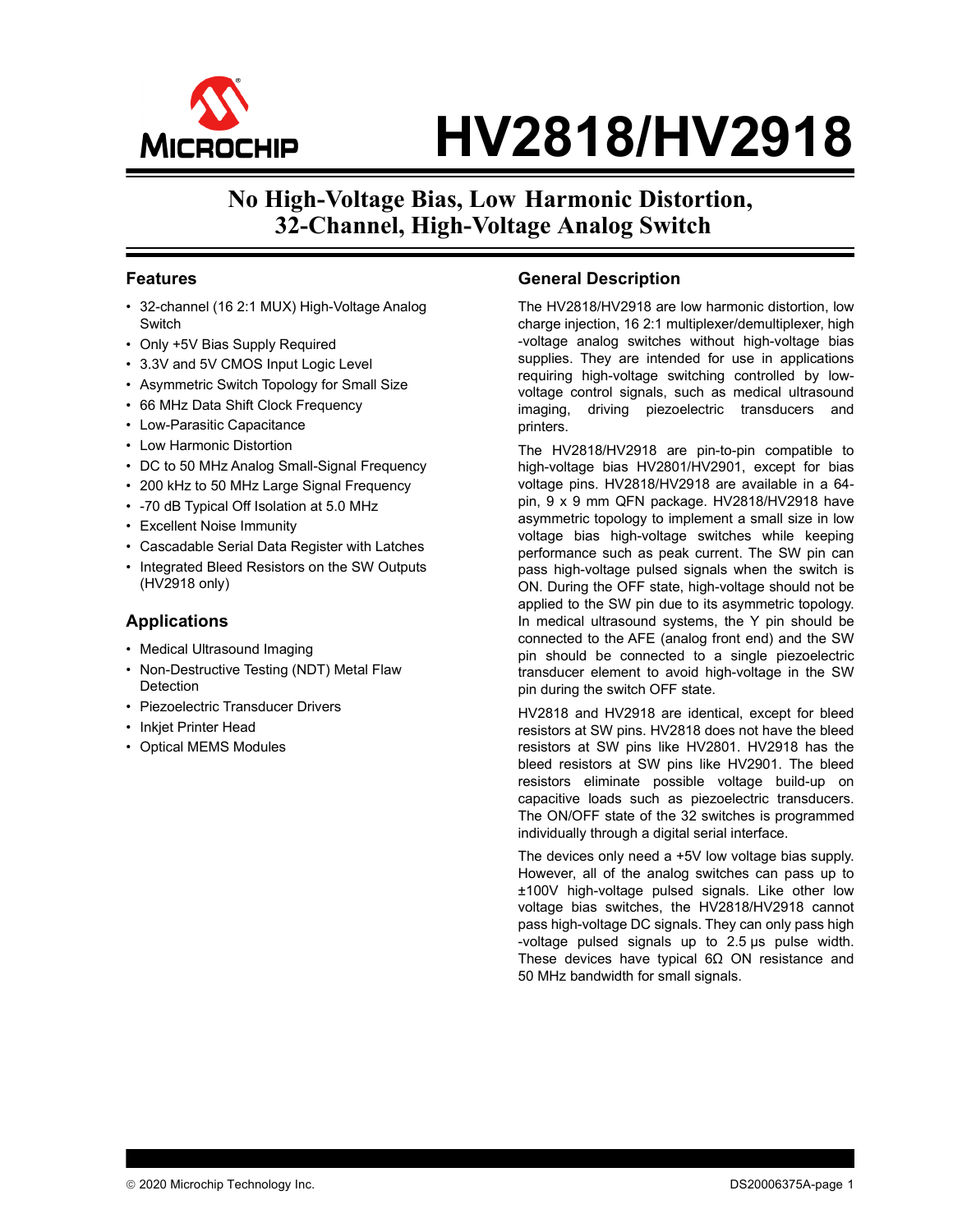#### **Package Type**



#### **Functional Block Diagram**

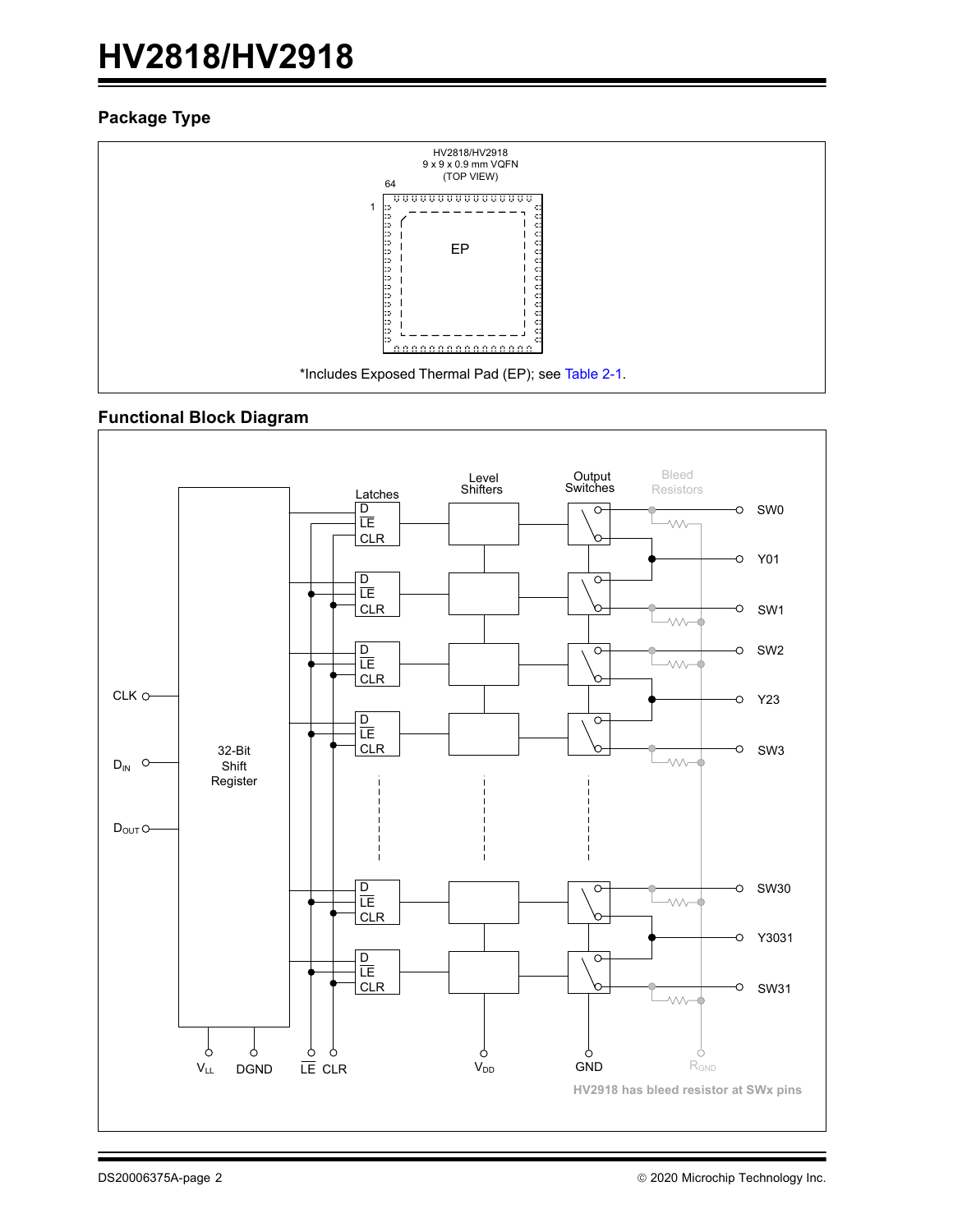# **1.0 ELECTRICAL CHARACTERISTICS**

### **Absolute Maximum Ratings †**

**† Notice:** Stresses above those listed under Maximum Ratings may cause permanent damage to the device. This is a stress rating only and functional operation of the device at those or any other conditions above those indicated in the operational sections of this specification is not intended. Exposure to maximum rating conditions for extended periods may affect device reliability.

**Note 1:** Devices are ESD-sensitive. Handling precautions are recommended.

### **RECOMMENDED OPERATING CONDITIONS**

| <b>Parameters</b>                           | Sym.            | Min.        | Typ. | Max.               | <b>Units</b> | <b>Conditions</b> |
|---------------------------------------------|-----------------|-------------|------|--------------------|--------------|-------------------|
| Logic Supply Voltage                        | $V_{LL}$        | 3           |      | 5.5                |              |                   |
| Positive Supply Voltage                     | V <sub>DD</sub> | 4.5         |      | 6.3                |              |                   |
| Analog Signal Voltage Y Pin<br>Peak-to-Peak | Vy              | $-100$      |      | 100                |              |                   |
| High-Level Input Voltage                    | V <sub>IH</sub> | $0.9V_{LL}$ |      | $V_{LL}$           |              |                   |
| Low-Level Input Voltage                     | $V_{IL}$        | 0           |      | 0.1V <sub>LL</sub> |              |                   |

**Note 1:** Power up/down sequence is V<sub>LL</sub> first and then V<sub>DD</sub>. Powered-down sequence is reverse of power-up.

**2:**  $V_Y$  and  $V_{SW}$  must be within  $V_{DD}$  and GND or floating during power-up/down transition.

**3:** Rise and fall times of power supplies, V<sub>LL</sub> and V<sub>DD</sub> should be greater than 1.0 ms.

# **DC ELECTRICAL CHARACTERISTICS**

|                 | Unless otherwise specified, $V_{DD}$ =+5V, $V_{11}$ =+5V, T <sub>A</sub> = 25°C. <b>Boldface</b> specifications apply over the full operating tem- |
|-----------------|----------------------------------------------------------------------------------------------------------------------------------------------------|
| perature range. |                                                                                                                                                    |

| <b>Parameters</b>                               | Sym.                    | Min. | Typ. | Max. | <b>Units</b> | <b>Conditions</b>                                                 |
|-------------------------------------------------|-------------------------|------|------|------|--------------|-------------------------------------------------------------------|
| Small-Signal Switch                             |                         |      | 6    | 9    | Ω            | $I_{\text{SIG}} = 5 \text{ mA}$                                   |
| On-Resistance                                   | $R_{\text{ONS}}$        |      | 6    | 9    | Ω            | $I_{SIG}$ = 200 mA                                                |
| Small Signal Switch<br>On-Resistance Matching   | $\Delta R_{\text{ONS}}$ |      |      | 20   | %            | $I_{\text{SIG}} = 5 \text{ mA}$                                   |
| Large signal switch<br>ON-resistance            | $R_{ONL}$               |      | 5    |      | Ω            | $V_{\text{SIG}}$ = 90V, R <sub>LOAD</sub> = 80 $\Omega$ [Note 1]  |
| Value of Output Bleed Resistor<br>(HV2918 only) | $R_{INT}$               | 20   | 35   | 50   | kΩ           | Output switch to RGND<br>$I_{RINT}$ = 20 µA                       |
|                                                 | $I_{SOL}$               |      |      | 3    | μA           | $V_{\text{SIG}}$ = +100V, 500 µs pulse,<br>See Figure 3-1         |
| Switch Off Leakage per SW Pin                   |                         |      |      | 3    | μA           | $V_{\text{SIG}}$ = -100V, 100µs pulse,<br>See Figure 3-1 [Note 1] |

<span id="page-2-1"></span><span id="page-2-0"></span>**Note 1:** Specification is obtained by characterization and is not 100% tested.

**2:** Design guidance only.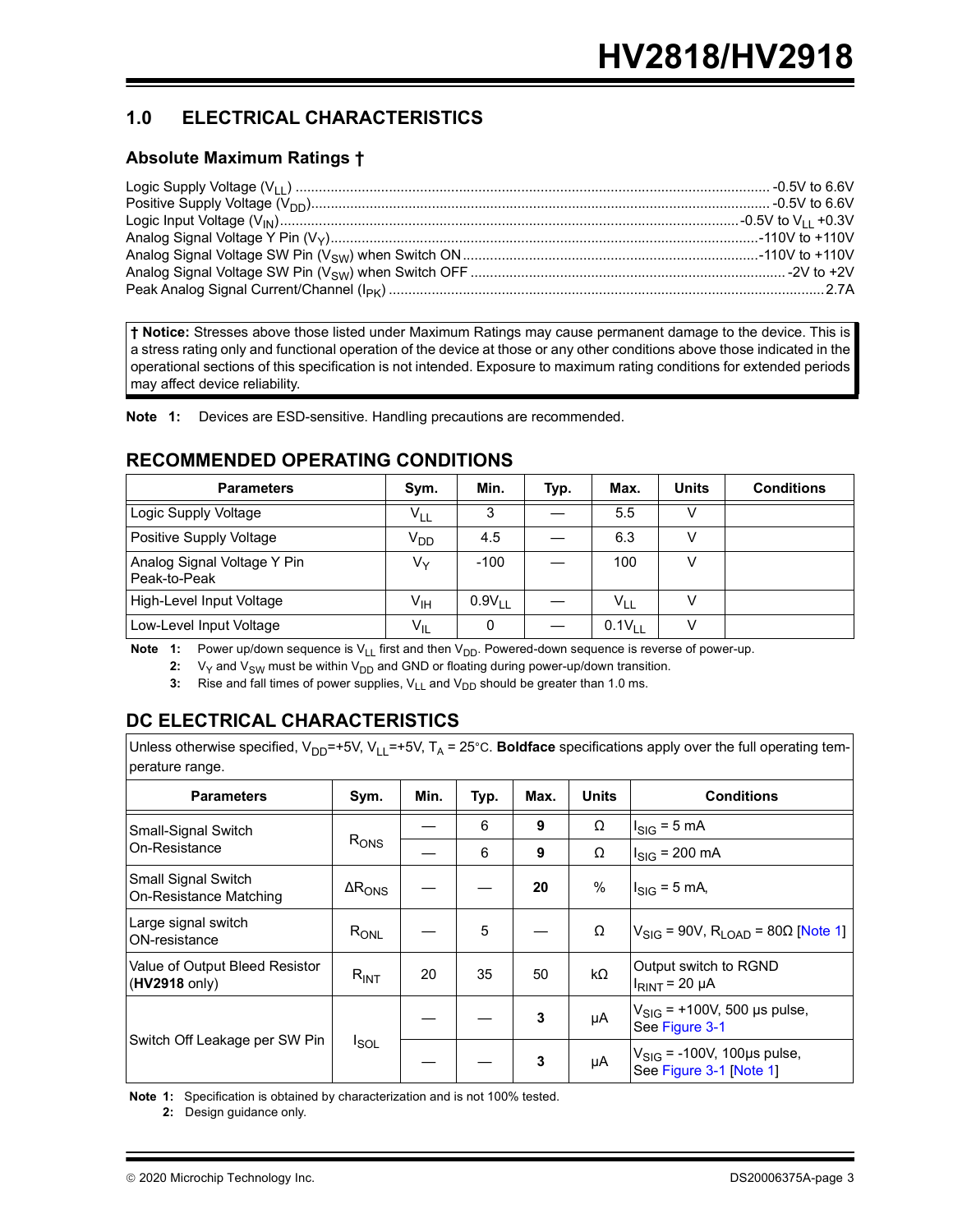# **DC ELECTRICAL CHARACTERISTICS (CONTINUED)**

Unless otherwise specified, V<sub>DD</sub>=+5V, V<sub>LL</sub>=+5V, T<sub>A</sub> = 25°C. **Boldface** specifications apply over the full operating temperature range.

| poraturo rango.                          |                  |                          |                |      |              |                                                                      |  |  |
|------------------------------------------|------------------|--------------------------|----------------|------|--------------|----------------------------------------------------------------------|--|--|
| <b>Parameters</b>                        | Sym.             | Min.                     | Typ.           | Max. | <b>Units</b> | <b>Conditions</b>                                                    |  |  |
|                                          |                  |                          |                | 3    | μA           | $V_{\text{SIG}}$ = +100V, 500 µs pulse,<br>See Figure 3-2            |  |  |
| Switch Off Bias per Y Pin                |                  |                          |                | 3    | mA           | $V_{\text{SIG}}$ = -100V, 100 µs pulse,<br>See Figure 3-2 [Note 1]   |  |  |
|                                          |                  |                          |                |      | HV2818       |                                                                      |  |  |
| Switch Off Bias per SW Pin               | $I_{\text{SOB}}$ |                          |                | 3    | μA           | $V_{\text{SIG}}$ = +300 mV,-300 mV,<br>See Figure 3-3                |  |  |
|                                          |                  |                          |                |      | HV2918       |                                                                      |  |  |
| Switch Off Bias of All SW Pins           |                  |                          |                | 10   | μA           | $V_{\text{SIG}}$ = +300 mV,-300 mV,<br>See Figure 3-3                |  |  |
| DC Offset Switch Off                     |                  |                          | $\mathbf{1}$   | 10   |              | $R_{LOAD}$ = 50 k $\Omega$ (HV2818),                                 |  |  |
| DC Offset Switch On                      | $V_{OS}$         |                          | 1              | 10   | mV           | No load (HV2918)<br>See Figure 3-4                                   |  |  |
|                                          |                  |                          |                | 10   | μA           | All switches OFF                                                     |  |  |
| Quiescent V <sub>DD</sub> Supply Current | $I_{DDQ}$        |                          |                | 10   | μA           | All switches ON, $V_{SW} = 1V$                                       |  |  |
| Quiescent V <sub>LL</sub> Supply Current | <sup>I</sup> LLQ |                          |                | 10   | μA           | All logic inputs are static                                          |  |  |
| Switch Output Peak Current               | $I_{SW}$         | $\mathbf{2}$             | 2.7            |      | A            | $V_{\text{SIG}}$ duty cycle < 0.1% [Note 1]                          |  |  |
| <b>Output Switching Frequency</b>        | $f_{SW}$         |                          |                | 50   | kHz          | Duty cycle = $50\%$ [Note 1]                                         |  |  |
| Average V <sub>DD</sub> Supply Current   | l <sub>DD</sub>  |                          | $\overline{7}$ | 10   | mA           | All output switches are turning ON<br>and OFF at 50 kHz with no load |  |  |
| Average V <sub>LL</sub> Supply Current   | ŀμ               |                          | 1.3            | 2.5  | mA           | $f_{CLK}$ = 5.0 MHz                                                  |  |  |
| Data Out Source Current                  | <sub>sor</sub>   | 10                       |                |      | mA           | $V_{OUT} = V_{LL} - 0.7V$                                            |  |  |
| Data Out Sink Current                    | <b>I</b> SINK    | 10                       |                |      | mA           | $V_{\text{OUT}} = 0.7V$                                              |  |  |
| Logic Input Capacitance                  | $C_{IN}$         | $\overline{\phantom{a}}$ | 8              |      | pF           | [Note 2]                                                             |  |  |

**Note 1:** Specification is obtained by characterization and is not 100% tested.

**2:** Design guidance only.

# **AC ELECTRICAL CHARACTERISTICS**

Unless otherwise specified, V<sub>DD</sub>=+5V, V<sub>LL</sub>=+5V, T<sub>AMB</sub> = 25°C. **Boldface** specifications apply over the full operating temperature range.

| <b>Parameters</b>            | Sym,              | Min.              | Typ. | Max. | Units. | <b>Conditions</b> |
|------------------------------|-------------------|-------------------|------|------|--------|-------------------|
| Setup Time before LE Rises   | ւ <sub>SD</sub>   | 25                |      |      | ns     | [Note 1]          |
| Time Width of LE             | <sup>t</sup> WLE  | $12 \overline{ }$ |      |      | ns     | <b>Note 11</b>    |
| Clock Delay Time to Data Out | 'DO               |                   |      | 13.5 | ns     |                   |
| Time Width of CLR            | <sup>L</sup> WCLR | 55                |      |      | ns     | <b>Note 11</b>    |

<span id="page-3-0"></span>**Note 1:** Specification is obtained by characterization and is not 100% tested.

**2:** Design guidance only.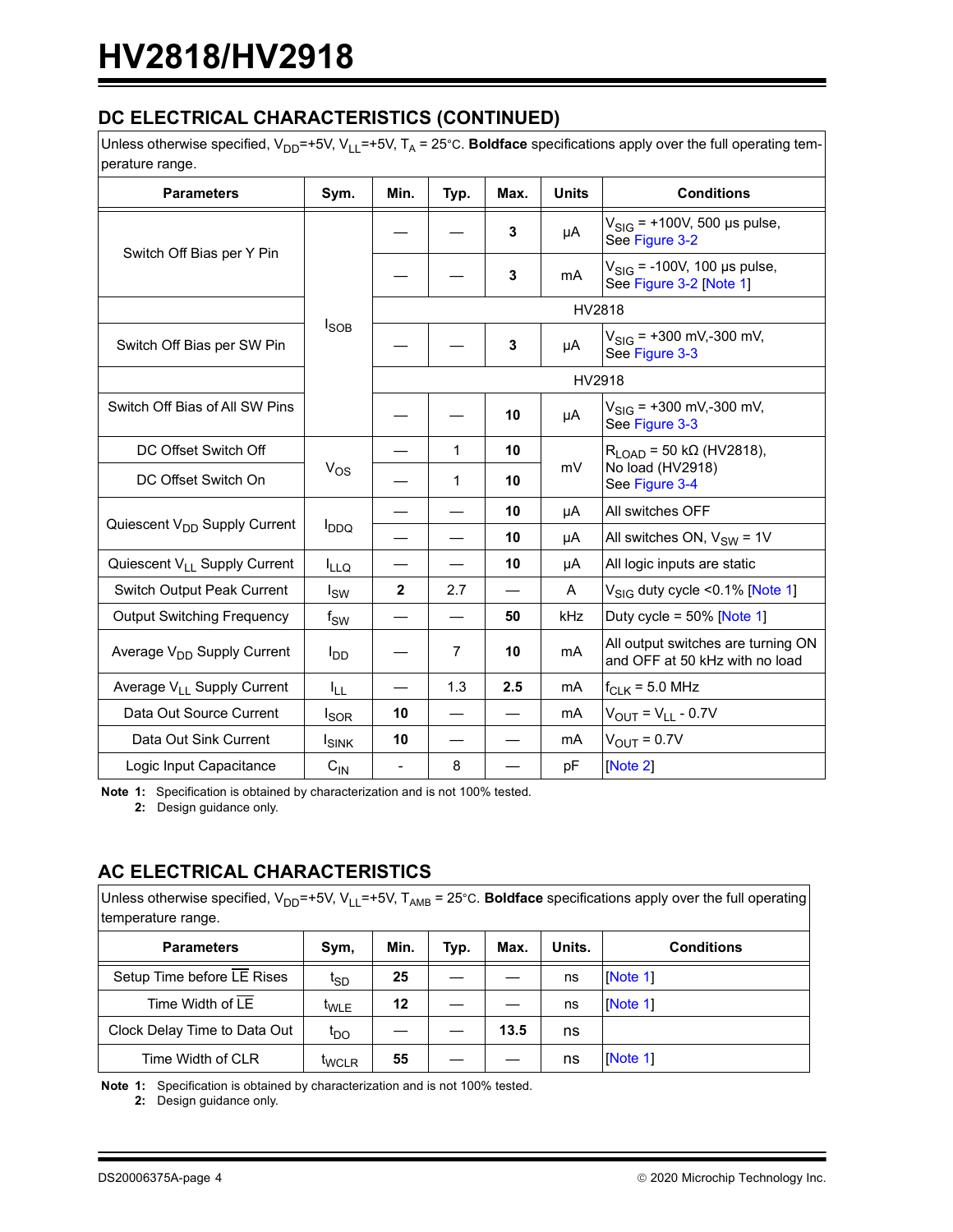# **AC ELECTRICAL CHARACTERISTICS (CONTINUED)**

Unless otherwise specified,  $V_{DD}$ =+5V,  $V_{LL}$ =+5V, T<sub>AMB</sub> = 25°C. **Boldface** specifications apply over the full operating temperature range.

| temperature range.                 |                   |                          |       |                                |            |                                                                                                 |  |  |  |
|------------------------------------|-------------------|--------------------------|-------|--------------------------------|------------|-------------------------------------------------------------------------------------------------|--|--|--|
| <b>Parameters</b>                  | Sym,              | Min.                     | Typ.  | Max.                           | Units.     | <b>Conditions</b>                                                                               |  |  |  |
| Setup Time Data to Clock           | $t_{\text{SU}}$   | 1.5                      |       | $\qquad \qquad \longleftarrow$ | ns         | [Note 1]                                                                                        |  |  |  |
| Hold Time Data from Clock          | $t_H$             | 1.5                      | —     | $\overline{\phantom{0}}$       | ns         | [Note 1]                                                                                        |  |  |  |
| <b>Clock Frequency</b>             | $f_{CLK}$         |                          |       | 66                             | <b>MHz</b> | 50% duty cycle, $f_{\text{DIN}} = (1/2)f_{\text{CLK}}$ ,<br>$C_{DOUT}$ = 20 pF [Note 1]         |  |  |  |
| <b>Clock Rise and Fall Times</b>   | $t_R$ , $t_F$     | $\overline{\phantom{0}}$ |       | 50                             | ns         |                                                                                                 |  |  |  |
| Turn-On Time                       | $t_{ON}$          |                          |       | 5                              | μs         | $V_{\text{SIG}}$ = 5V, R <sub>LOAD</sub> = 550 $\Omega$                                         |  |  |  |
| Turn-Off Time                      | $t_{\text{OFF}}$  |                          |       | 5                              |            | See Figure 3-5                                                                                  |  |  |  |
| Input Large-Signal Pulse Width     | t <sub>PW</sub>   |                          |       | 2.5                            | μs         | $V_{\text{PULSE}}$ = 0V to $\pm$ 100V.<br>Measured at 90% amplitude.<br>See Figure 3-6 [Note 1] |  |  |  |
| Maximum V <sub>SIG</sub> Slew Rate | dv/dt             |                          |       | 20                             | V/ns       | $[1]$                                                                                           |  |  |  |
| Analog Small-Signal Frequency      | $f_{BWS}$         |                          | 50    | $\qquad \qquad -$              | <b>MHz</b> | $[1]$                                                                                           |  |  |  |
|                                    |                   |                          | -65   | -60                            |            | $f = 5.0$ MHz, 1.0 kΩ//15 pF load.<br>See Figure 3-7 [Note 1]                                   |  |  |  |
| Off Isolation Y to SW              |                   |                          | $-70$ | $-65$                          | dB         | $f = 5.0$ MHz, 50 $\Omega$ load.<br>See Figure 3-7 [Note 1]                                     |  |  |  |
|                                    | $K_{\rm O}$       |                          | -65   | $-60$                          | dB         | $f = 5.0$ MHz, 1.0 kΩ//15 pF load.<br>See Figure 3-8 [Note 1]                                   |  |  |  |
| Off Isolation SW to Y              |                   |                          | -70   | $-75$                          |            | $f = 5.0$ MHz, 50 $\Omega$ load.<br>See Figure 3-8 [Note 1]                                     |  |  |  |
| <b>Switch Crosstalk</b>            | $K_{CR}$          |                          | $-70$ | $-60$                          | dB         | $f = 5.0$ MHz, 50 $\Omega$ load.<br>See Figure 3-9 [Note 1]                                     |  |  |  |
| Off Capacitance SW to GND          |                   |                          | 4     | $\overline{\phantom{0}}$       |            | $V_{\text{SIG}}$ = 50 mV @1 MHz, no load,                                                       |  |  |  |
| Off Capacitance Y to GND           | $C_{SG(OFF)}$     |                          | 21    | —                              | pF         | both SW OFF [Note 1]                                                                            |  |  |  |
| On Capacitance SW to GND           |                   |                          | 22    |                                |            | $V_{\text{SIG}}$ = 50 mV@1 MHz, no load,                                                        |  |  |  |
| On Capacitance Y to GND            | $C_{SG(ON)}$      |                          | 22    |                                | pF         | one SW ON, one SW OFF<br>[Note 1]                                                               |  |  |  |
|                                    | $+V_{SPK}$        |                          |       | 40                             | mV         | $R_{LOAD}$ = 50 $\Omega$ . See Figure 3-10                                                      |  |  |  |
| Output Voltage Spike at SW         | -V <sub>SPK</sub> | $-10$                    |       |                                |            | [Note 1]                                                                                        |  |  |  |
|                                    | $+V_{\rm SPK}$    | $\qquad \qquad -$        |       | 40                             | mV         | $R_{\text{LOAD}}$ = 50 $\Omega$ . See Figure 3-10                                               |  |  |  |
| Output Voltage Spike at Y          | -V <sub>SPK</sub> | $-10$                    |       |                                |            | [Note $1$ ]                                                                                     |  |  |  |
| Charge Injection at SW             |                   | $\overline{\phantom{0}}$ | 50    |                                | pC         | See Figure 3-11 [Note 1]                                                                        |  |  |  |
| Charge Injection at Y              | QC                |                          | 100   | $\overline{\phantom{0}}$       | pC         | See Figure 3-11 [Note 1]                                                                        |  |  |  |
|                                    |                   |                          | -65   |                                | dBc        | $V_{SIG} = 1.5VPP @5 MHz, 50Ω$<br>load [Note 1]                                                 |  |  |  |
| Second Harmonic Distortion         | HD <sub>2</sub>   |                          | $-63$ |                                | dBc        | $V_{\text{SIG}} = 1.5 \text{VPP}$ @5 MHz,<br>1 kΩ//15 pF load [Note 1]                          |  |  |  |

**Note 1:** Specification is obtained by characterization and is not 100% tested.

**2:** Design guidance only.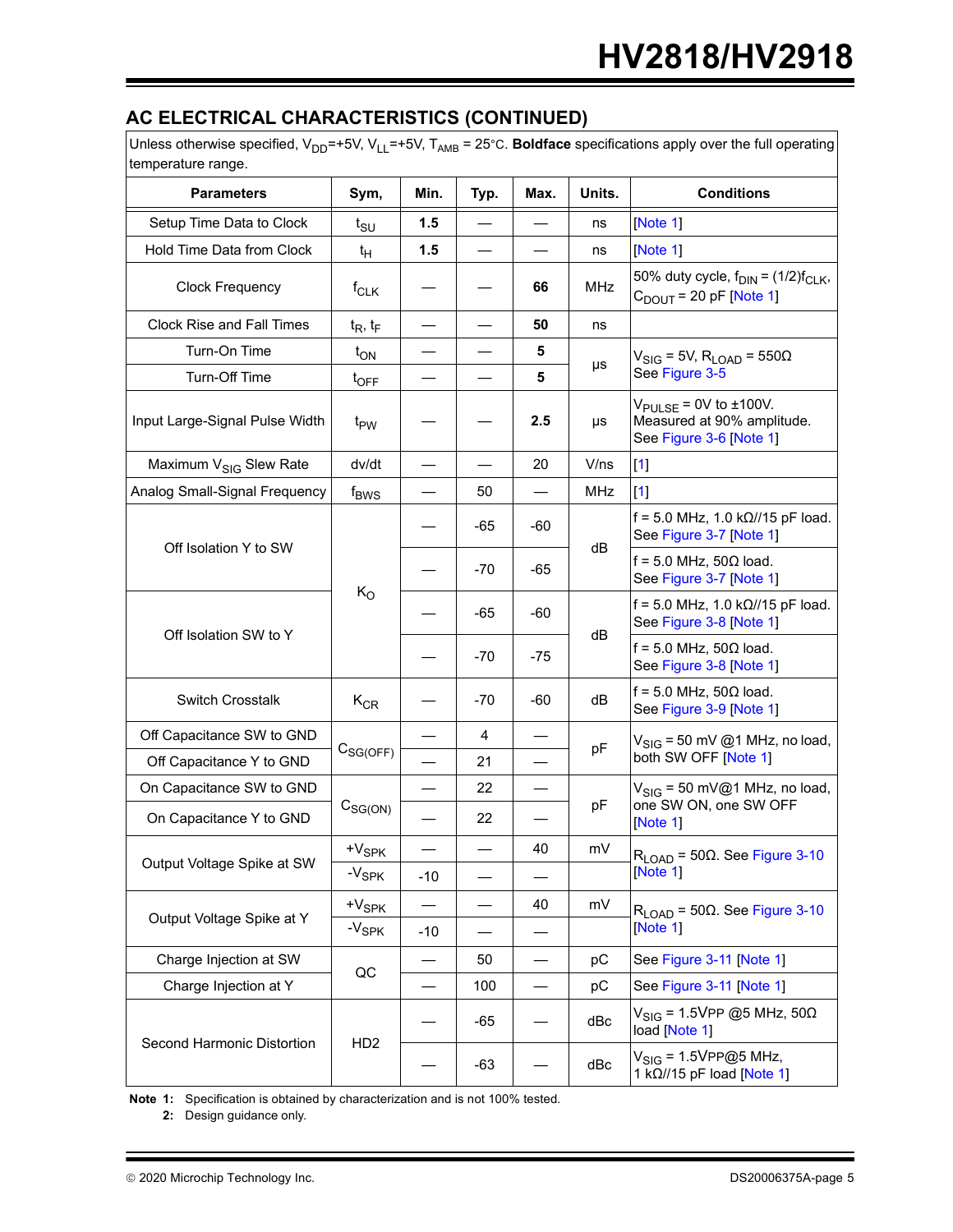#### **Temperature Specification**

| <b>Parameters</b>                   | Sym.          | Min.  | Typ. | Max.   | Units | <b>Conditions</b> |  |  |  |  |
|-------------------------------------|---------------|-------|------|--------|-------|-------------------|--|--|--|--|
| <b>Temperature Range</b>            |               |       |      |        |       |                   |  |  |  |  |
| Operating Temperature Range         | Тд            | 0     |      | $+70$  | °C    |                   |  |  |  |  |
| Storage Temperature Range           | $T_{\rm S}$   | $-65$ |      | $+150$ | °C    |                   |  |  |  |  |
| <b>Maximum Junction Temperature</b> | T,            |       |      | $+125$ | °C    |                   |  |  |  |  |
| <b>Package Thermal Resistance</b>   |               |       |      |        |       |                   |  |  |  |  |
| Thermal Resistance, 64-Lead QFN     | $\Theta_{JA}$ |       | 21   |        | °C/W  |                   |  |  |  |  |

| D <sub>0</sub> | D <sub>1</sub> | $\cdots$ | D <sub>15</sub> | D <sub>16</sub> | $\cdots$ | D31 | <b>Din</b>   | ΙĒ. | <b>CLR</b> | <b>SW0</b>       | SW <sub>1</sub> | $\cdots$ | <b>SW15</b> | <b>SW16</b>         | $\cdots$ | <b>SW31</b> |
|----------------|----------------|----------|-----------------|-----------------|----------|-----|--------------|-----|------------|------------------|-----------------|----------|-------------|---------------------|----------|-------------|
| L              |                |          |                 |                 |          |     | X            | L   | L          | <b>OFF</b>       | _               |          |             |                     |          |             |
| H              | —              |          | –               | –               |          |     | X            | L   | L          | ON               |                 |          |             |                     |          |             |
| _              | L              |          | -               | –               |          | -   | X            | L   | L          |                  | <b>OFF</b>      |          |             | —                   |          |             |
|                | H              |          | -               |                 |          |     | X            | L   | L          | -                | ON              |          |             | –                   |          |             |
|                |                |          |                 |                 |          | -   | X            | Г   | L          |                  |                 |          |             |                     |          |             |
|                |                |          |                 |                 |          |     | X            | Г   | L          |                  |                 |          |             |                     |          |             |
|                |                |          | L               | –               |          |     | X            | L   | L          |                  |                 |          | <b>OFF</b>  |                     |          |             |
|                | –              | $\cdots$ | H               |                 | $\cdots$ |     | X            | L   | L          | _                | _               | $\cdots$ | ON          |                     | $\cdots$ |             |
|                |                |          | _               | L               |          |     | X            | L   | L          |                  |                 |          | -           | <b>OFF</b>          |          |             |
|                |                |          |                 | H               |          | -   | X            | L   | L          |                  |                 |          |             | ON                  |          |             |
|                |                |          |                 | _               |          |     | X            | L   | L          |                  |                 |          |             |                     |          |             |
|                |                |          |                 |                 |          |     | X            | Г   | L          |                  |                 |          |             |                     |          |             |
|                |                |          |                 |                 |          | L   | X            | L   | L          |                  |                 |          |             |                     |          | <b>OFF</b>  |
| -              |                |          |                 |                 |          | Н   | X            | L   | L          | —                | —               |          |             |                     |          | ON          |
| X              | $\mathsf{X}$   | X        | X               | X               | X        | X   | $\mathsf{X}$ | H   | Г          |                  |                 |          |             | HOLD PREVIOUS STATE |          |             |
| X              | X              | X        | X               | X               | X        | X   | X            | X   | H          | ALL SWITCHES OFF |                 |          |             |                     |          |             |

#### <span id="page-5-0"></span>**TABLE 1-1: TRUTH TABLE**

**Note 1:** The 32 switches operate independently.

**2:** Serial data are clocked in on the L to H transition of the CLK.

**3:** All 32 switches go to a state retaining their latched condition at the rising edge of LE. When LE is low the shift registers data flow through the latch.

**4:** DOUT is high when data in Register 31 are high.

**5:** Shift register clocking has no effect on the switch states if  $\overline{\mathsf{LE}}$  is high.

**6:** The CLR (clear) input overrides all the inputs.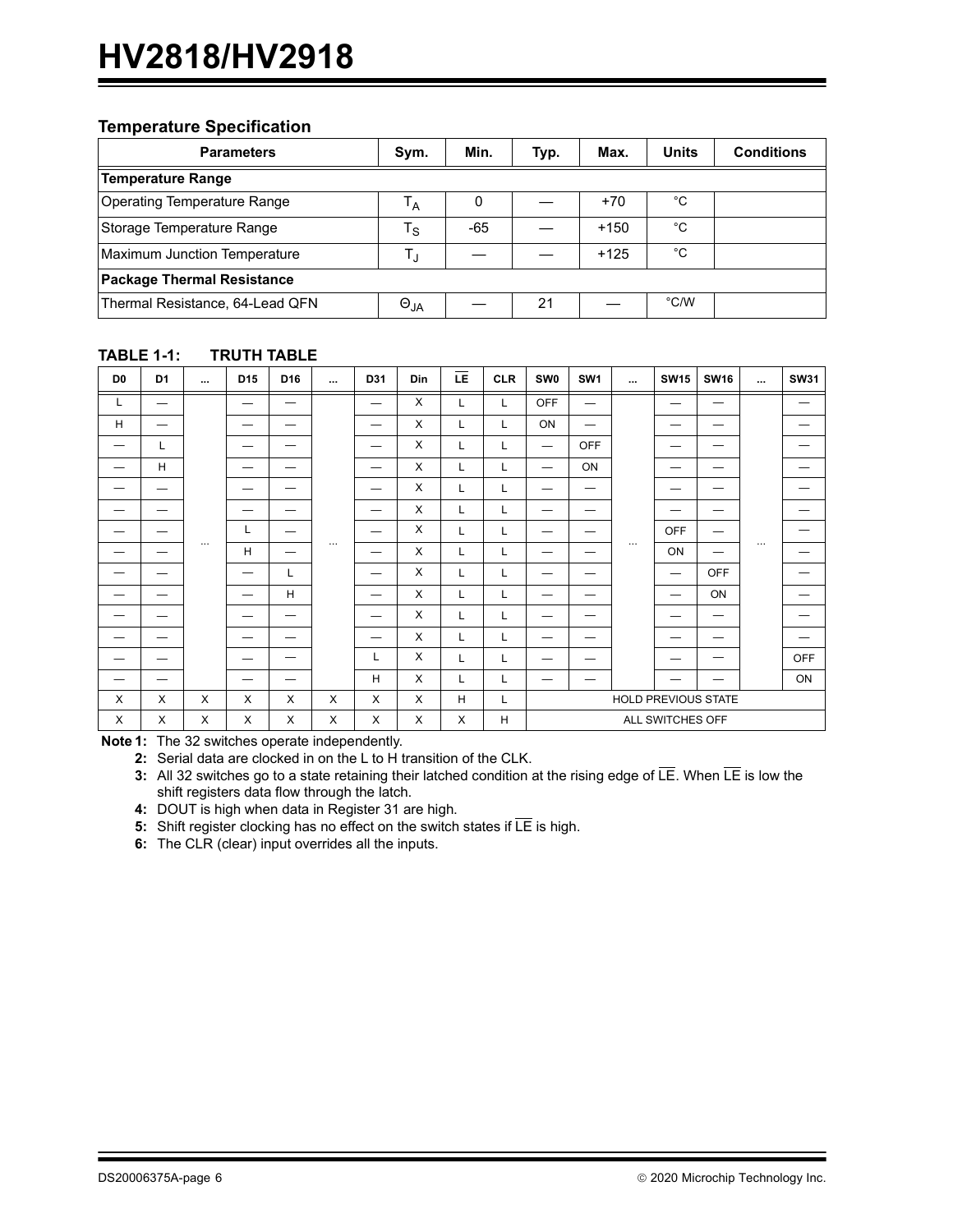# **1.1 Typical Timing Diagram**

[Figure 1-1](#page-6-0) shows timing of AC characteristic parameters graphically.



<span id="page-6-0"></span>*FIGURE 1-1: Logic Input Timing Diagram.*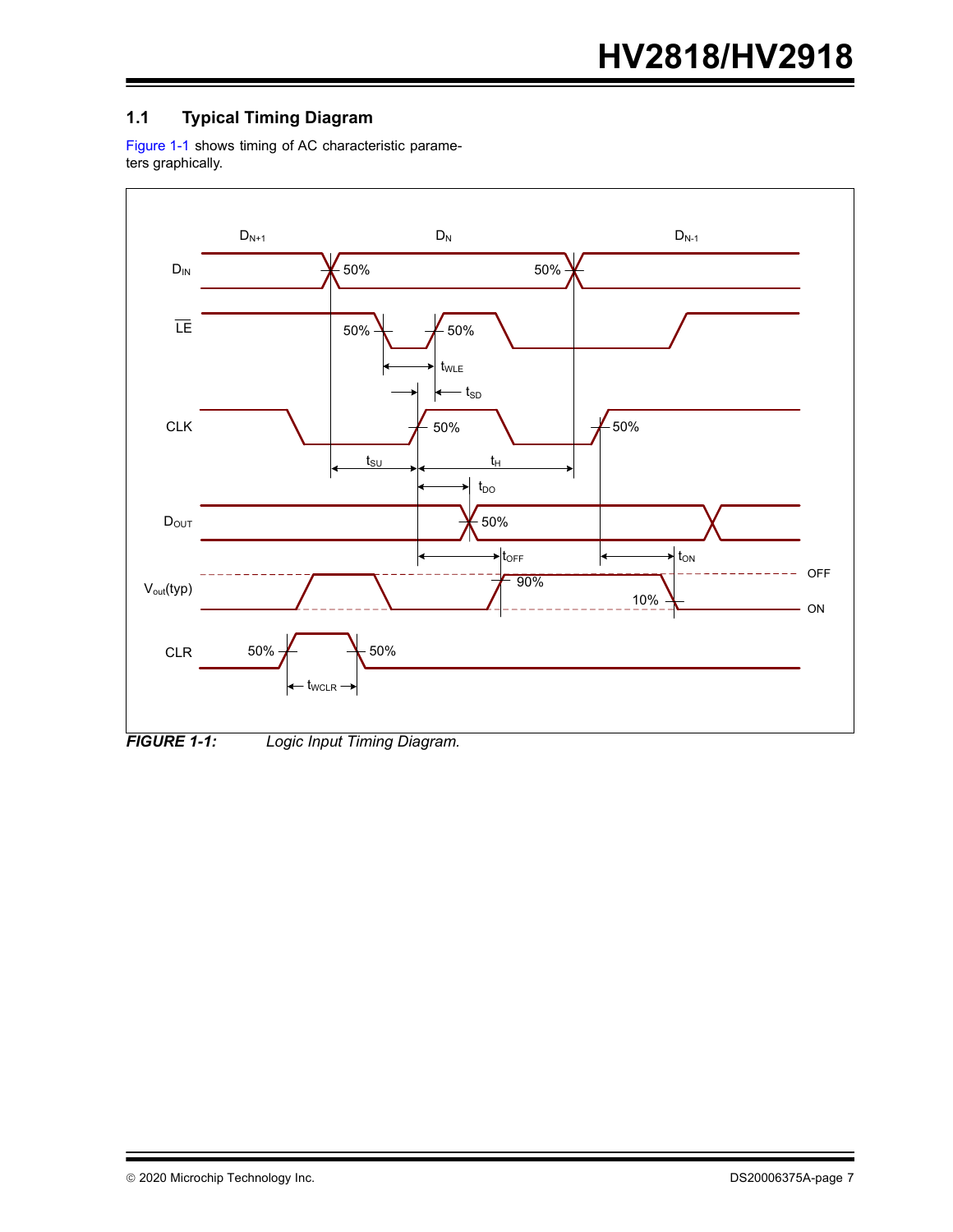# **2.0 PIN DESCRIPTION**

This section details the pin description for 64-Lead QFN package [\(Figure 2-1](#page-7-1)).The descriptions of the pins are listed in [Table 1-1](#page-5-0).



<span id="page-7-1"></span>*FIGURE 2-1: 64-Lead QFN Package - Top View.*

<span id="page-7-0"></span>

| <b>Pin</b>     |                  | Symbol     |                                                                  |  |  |  |  |  |
|----------------|------------------|------------|------------------------------------------------------------------|--|--|--|--|--|
| <b>Number</b>  | HV2818           | HV2918     | <b>Description</b>                                               |  |  |  |  |  |
| 1              | SW30             | SW30       | Analog Switch 30 SW Terminal; Connect to a Piezoelectric Element |  |  |  |  |  |
| 2              | Y3031            | Y3031      | Common Y Terminal of Analog Switch 30 and 31                     |  |  |  |  |  |
| 3              | SW <sub>31</sub> | SW31       | Analog Switch 31 SW Terminal; Connect to a Piezoelectric Element |  |  |  |  |  |
| 4              | NC.              | NC.        | No Connection; Keep Floating                                     |  |  |  |  |  |
| 5              | <b>CLR</b>       | <b>CLR</b> | Latch Clear Logic Input                                          |  |  |  |  |  |
| 6              | NC.              | NC.        | No Connection                                                    |  |  |  |  |  |
| $\overline{7}$ | LF.              | LE.        | Latch Enable Logic Input; Low Active                             |  |  |  |  |  |
| 8              | <b>CLK</b>       | <b>CLK</b> | Clock Logic Input for Shift Register                             |  |  |  |  |  |
| 9              | V <sub>LL</sub>  | $V_{LL}$   | Logic Supply Voltage                                             |  |  |  |  |  |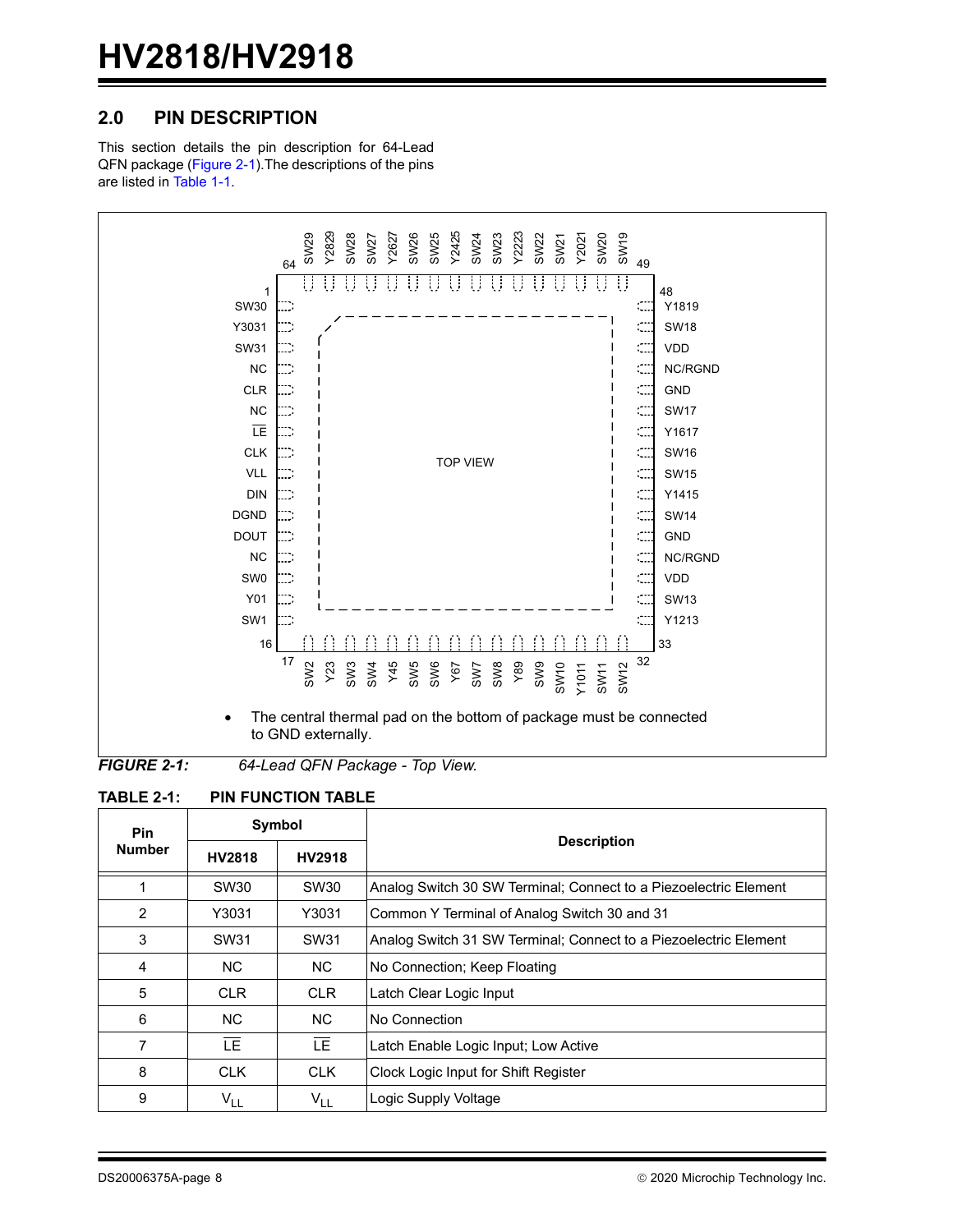| Pin           |                 | Symbol          |                                                                  |
|---------------|-----------------|-----------------|------------------------------------------------------------------|
| <b>Number</b> | HV2818          | HV2918          | <b>Description</b>                                               |
| 10            | $D_{IN}$        | $D_{IN}$        | Data in Logic Input                                              |
| 11            | <b>DGND</b>     | <b>DGND</b>     | Digital Ground for Logic Circuitry.                              |
| 12            | $D_{OUT}$       | $D_{OUT}$       | Data Out Logic Output                                            |
| 13            | <b>NC</b>       | NC              | No Connection; Keep Floating                                     |
| 14            | SW <sub>0</sub> | SW <sub>0</sub> | Analog Switch 0 SW Terminal; Connect to a Piezoelectric Element  |
| 15            | Y01             | Y01             | Common Y Terminal of Analog Switch 0 and 1                       |
| 16            | SW <sub>1</sub> | SW <sub>1</sub> | Analog Switch 1 SW Terminal; Connect to a Piezoelectric Element  |
| 17            | SW <sub>2</sub> | SW <sub>2</sub> | Analog Switch 2 SW Terminal; Connect to a Piezoelectric Element  |
| 18            | Y23             | Y23             | Common Y Terminal of Analog Switch 2 and 3                       |
| 19            | SW <sub>3</sub> | SW <sub>3</sub> | Analog Switch 3 SW Terminal; Connect to a Piezoelectric Element  |
| 20            | SW <sub>4</sub> | SW4             | Analog Switch 4 SW Terminal; Connect to a Piezoelectric Element  |
| 21            | Y45             | Y45             | Common Y Terminal of Analog Switch 4 and 5                       |
| 22            | SW <sub>5</sub> | SW <sub>5</sub> | Analog Switch 5 SW Terminal; Connect to a Piezoelectric Element  |
| 23            | SW <sub>6</sub> | SW <sub>6</sub> | Analog Switch 6 SW Terminal; Connect to a Piezoelectric Element  |
| 24            | Y67             | Y67             | Common Y Terminal of Analog Switch 6 and 7                       |
| 25            | SW7             | SW7             | Analog Switch 7 SW Terminal; Connect to a Piezoelectric Element  |
| 26            | SW <sub>8</sub> | SW <sub>8</sub> | Analog Switch 8 SW Terminal; Connect to a Piezoelectric Element  |
| 27            | Y89             | Y89             | Common Y Terminal of Analog Switch 8 and 9                       |
| 28            | SW9             | SW <sub>9</sub> | Analog Switch 9 SW Terminal; Connect to a Piezoelectric Element  |
| 29            | <b>SW10</b>     | <b>SW10</b>     | Analog Switch 10 SW Terminal; Connect to a Piezoelectric Element |
| 30            | Y1011           | Y1011           | Common Y Terminal of Analog Switch 10 and 11                     |
| 31            | <b>SW11</b>     | <b>SW11</b>     | Analog Switch 11 SW Terminal; Connect to a Piezoelectric Element |
| 32            | <b>SW12</b>     | <b>SW12</b>     | Analog Switch 12 SW Terminal; Connect to a Piezoelectric Element |
| 33            | Y1213           | Y1213           | Common Y Terminal of Analog Switch 12 and 13                     |
| 34            | <b>SW13</b>     | <b>SW13</b>     | Analog Switch 13 SW Terminal; Connect to a Piezoelectric Element |
| 35            | $V_{DD}$        | $V_{DD}$        | Positive Supply Voltage                                          |
| 36            | <b>NC</b>       | <b>RGND</b>     | No Connection/Ground for Bleed Resistor                          |
| 37            | GND             | <b>GND</b>      | Ground                                                           |
| 38            | <b>SW14</b>     | <b>SW14</b>     | Analog Switch 14 SW Terminal; Connect to a Piezoelectric Element |
| 39            | Y1415           | Y1415           | Common Y Terminal of Analog Switch 14 and 15                     |
| 40            | <b>SW15</b>     | <b>SW15</b>     | Analog Switch 15 SW Terminal; Connect to a Piezoelectric Element |
| 41            | <b>SW16</b>     | <b>SW16</b>     | Analog Switch 16 SW Terminal; Connect to a Piezoelectric Element |
| 42            | Y1617           | Y1617           | Common Y Terminal of Analog Switch 16 and 17                     |
| 43            | <b>SW17</b>     | <b>SW17</b>     | Analog Switch 17 SW Terminal; Connect to a Piezoelectric Element |
| 44            | GND             | <b>GND</b>      | Ground                                                           |

| <b>PIN FUNCTION TABLE (CONTINUED)</b><br><b>TABLE 2-1:</b> |
|------------------------------------------------------------|
|------------------------------------------------------------|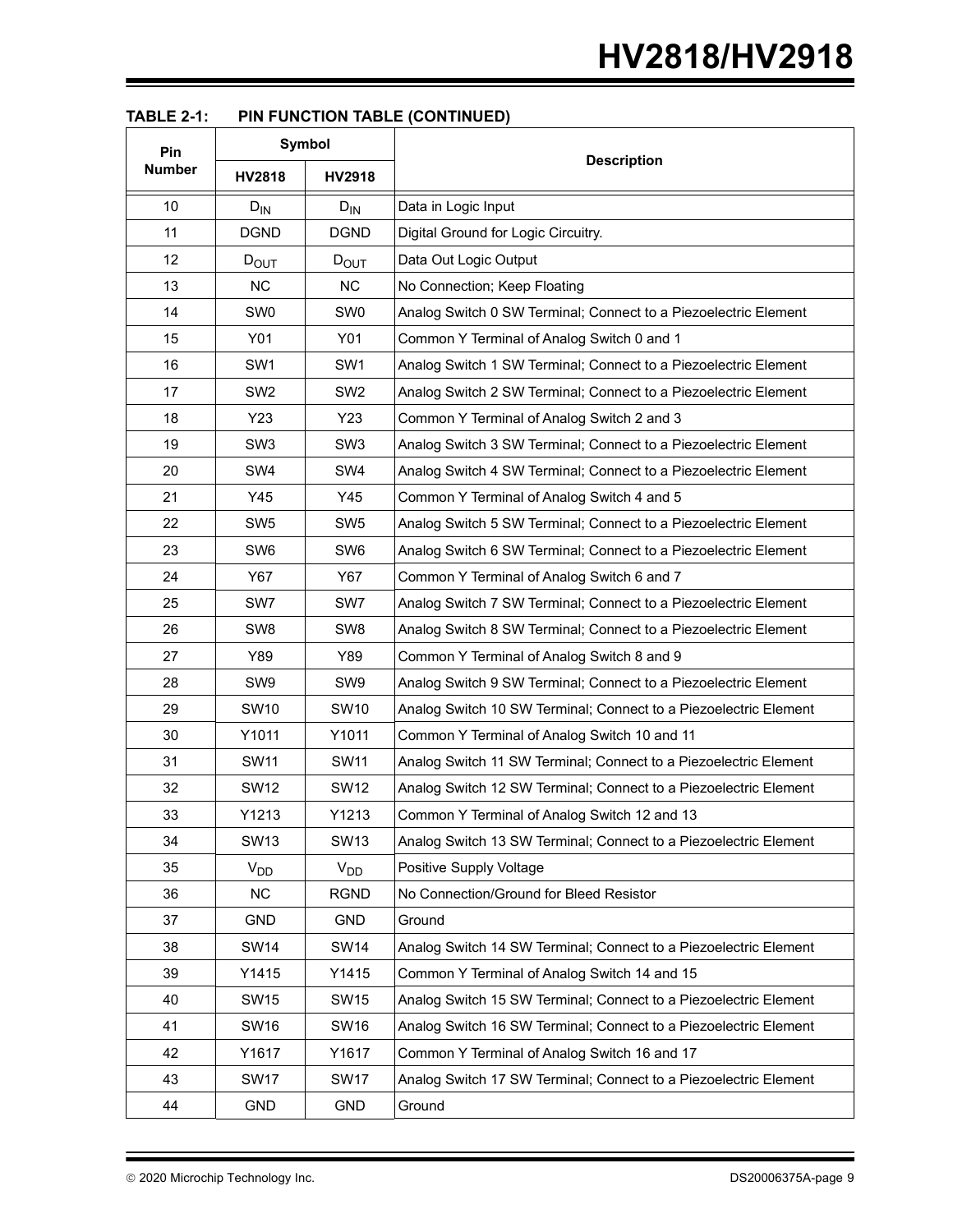| <b>TABLE 2-1:</b> | <b>PIN FUNCTION TABLE (CONTINUED)</b> |  |
|-------------------|---------------------------------------|--|
|                   |                                       |  |

| Pin                            |                  | Symbol           |                                                                                             |  |  |
|--------------------------------|------------------|------------------|---------------------------------------------------------------------------------------------|--|--|
| <b>Number</b><br><b>HV2818</b> |                  | <b>HV2918</b>    | <b>Description</b>                                                                          |  |  |
| 45                             | <b>NC</b>        | <b>RGND</b>      | No Connection/Ground for Bleed Resistor                                                     |  |  |
| 46                             | $V_{DD}$         | $V_{DD}$         | Positive Supply Voltage                                                                     |  |  |
| 47                             | <b>SW18</b>      | <b>SW18</b>      | Analog Switch 18 SW Terminal; Connect to a Piezoelectric Element                            |  |  |
| 48                             | Y1819            | Y1819            | Common Y Terminal of Analog Switch 18 and 19                                                |  |  |
| 49                             | <b>SW19</b>      | <b>SW19</b>      | Analog Switch 19 SW Terminal; Connect to a Piezoelectric Element                            |  |  |
| 50                             | SW20             | SW <sub>20</sub> | Analog Switch 20 SW Terminal; Connect to a Piezoelectric Element                            |  |  |
| 51                             | Y2021            | Y2021            | Common Y Terminal of Analog Switch 20 and 21                                                |  |  |
| 52                             | SW <sub>21</sub> | SW <sub>21</sub> | Analog Switch 21 SW Terminal; Connect to a Piezoelectric Element                            |  |  |
| 53                             | <b>SW22</b>      | <b>SW22</b>      | Analog Switch 22 SW Terminal; Connect to a Piezoelectric Element                            |  |  |
| 54                             | Y2223            | Y2223            | Common Y Terminal of Analog Switch 22 and 23                                                |  |  |
| 55                             | <b>SW23</b>      | SW <sub>23</sub> | Analog Switch 23 SW Terminal; Connect to a Piezoelectric Element                            |  |  |
| 56                             | <b>SW24</b>      | <b>SW24</b>      | Analog Switch 24 SW Terminal; Connect to a Piezoelectric Element                            |  |  |
| 57                             | Y2425            | Y2425            | Common Y Terminal of Analog Switch 24 and 25                                                |  |  |
| 58                             | <b>SW25</b>      | <b>SW25</b>      | Analog Switch 25 SW Terminal; Connect to a Piezoelectric Element                            |  |  |
| 59                             | <b>SW26</b>      | <b>SW26</b>      | Analog Switch 26 SW Terminal; Connect to a Piezoelectric Element                            |  |  |
| 60                             | Y2627            | Y2627            | Common Y Terminal of Analog Switch 26 and 27                                                |  |  |
| 61                             | <b>SW27</b>      | <b>SW27</b>      | Analog Switch 27 SW Terminal; Connect to a Piezoelectric Element                            |  |  |
| 62                             | <b>SW28</b>      | <b>SW28</b>      | Analog Switch 28 SW Terminal; Connect to a Piezoelectric Element                            |  |  |
| 63                             | Y2829            | Y2829            | Common Y Terminal of Analog Switch 28 and 29                                                |  |  |
| 64                             | <b>SW29</b>      | <b>SW29</b>      | Analog Switch 29 SW Terminal; Connect to a Piezoelectric Element                            |  |  |
|                                | EP               |                  | The Central Thermal Pad on the Bottom of the Package Must be<br>Connected to GND Externally |  |  |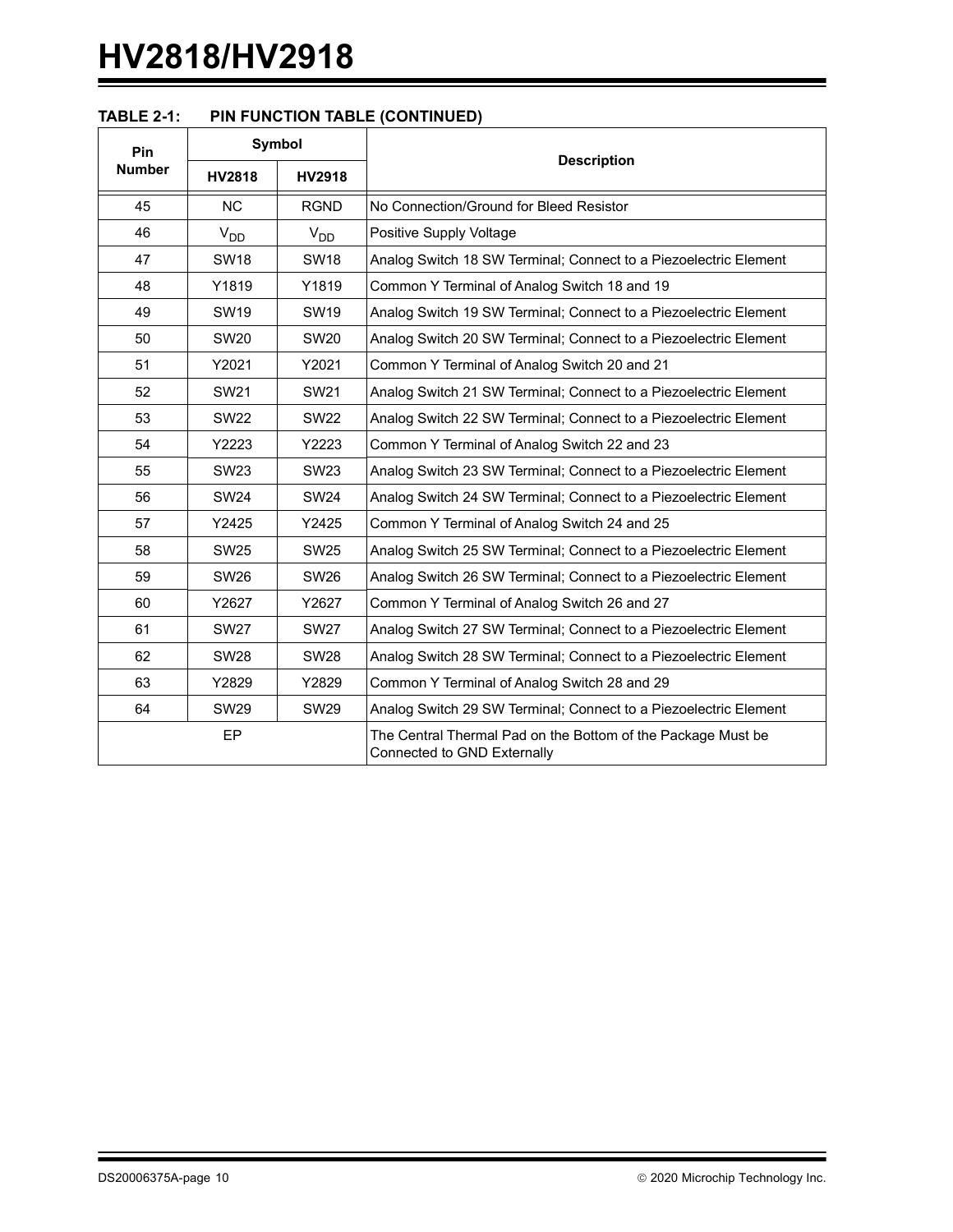### **3.0 TEST CIRCUIT EXAMPLES**

This section details a few examples of test circuits:



<span id="page-10-0"></span>*FIGURE 3-1: Switch-Off Leakage per Switch.*



<span id="page-10-1"></span>*FIGURE 3-2: Switch-Off Bias Y.*



<span id="page-10-2"></span>





<span id="page-10-3"></span>*FIGURE 3-4: Switch DC Offset.*



<span id="page-10-4"></span>*FIGURE* 3-5:  $T_{ON}/T_{OFF}$  Test Circuit.



<span id="page-10-5"></span>*FIGURE 3-6: Tx Pulse Width.*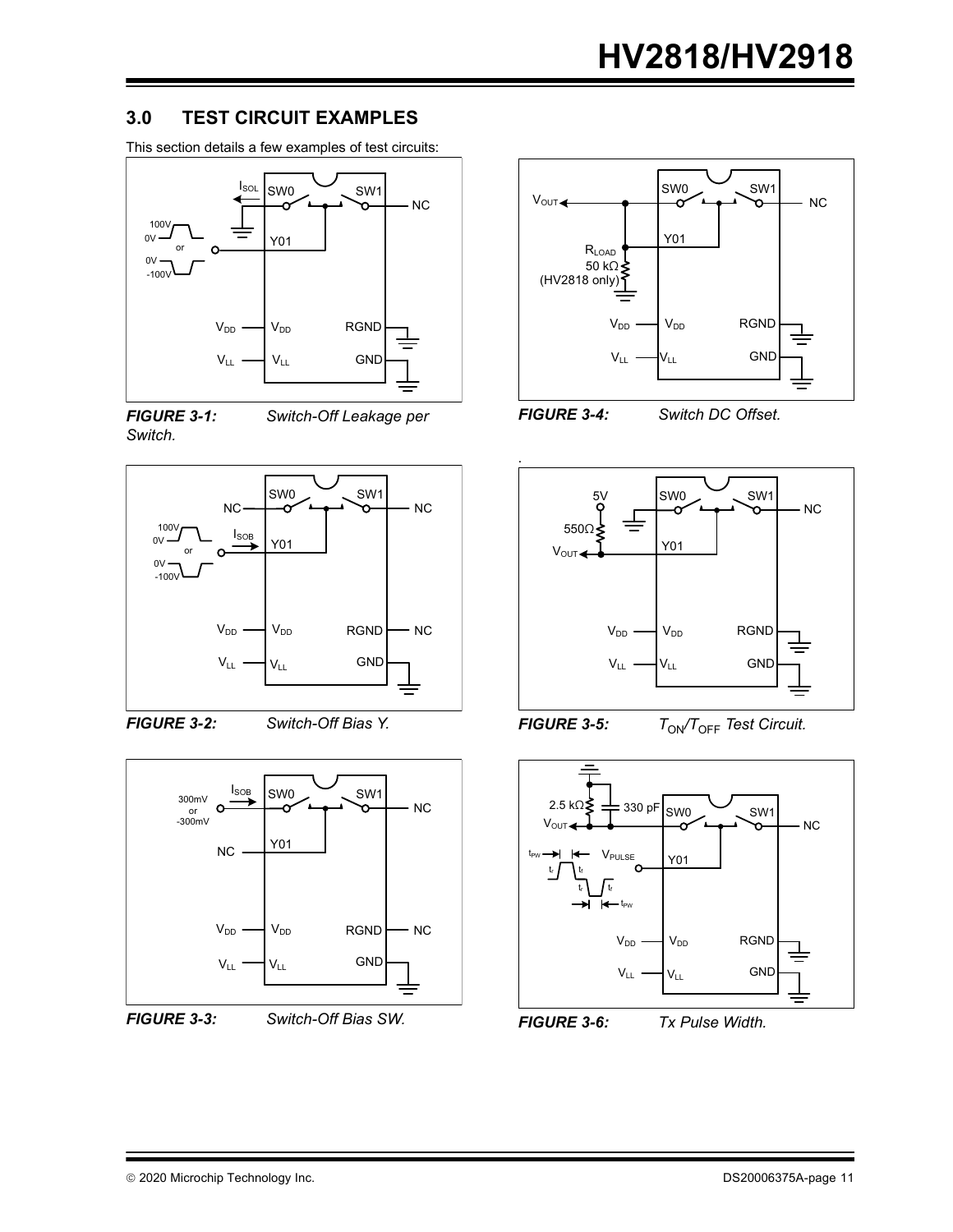

<span id="page-11-0"></span>*FIGURE 3-7: Off Isolation Y to SW.*





<span id="page-11-1"></span>*FIGURE 3-8: Off Isolation SW to Y.*



<span id="page-11-2"></span>*FIGURE 3-9: Switch Crosstalk.*





<span id="page-11-3"></span>*FIGURE 3-10: Output Voltage Spike.*



<span id="page-11-4"></span>*FIGURE 3-11: Charge Injection.*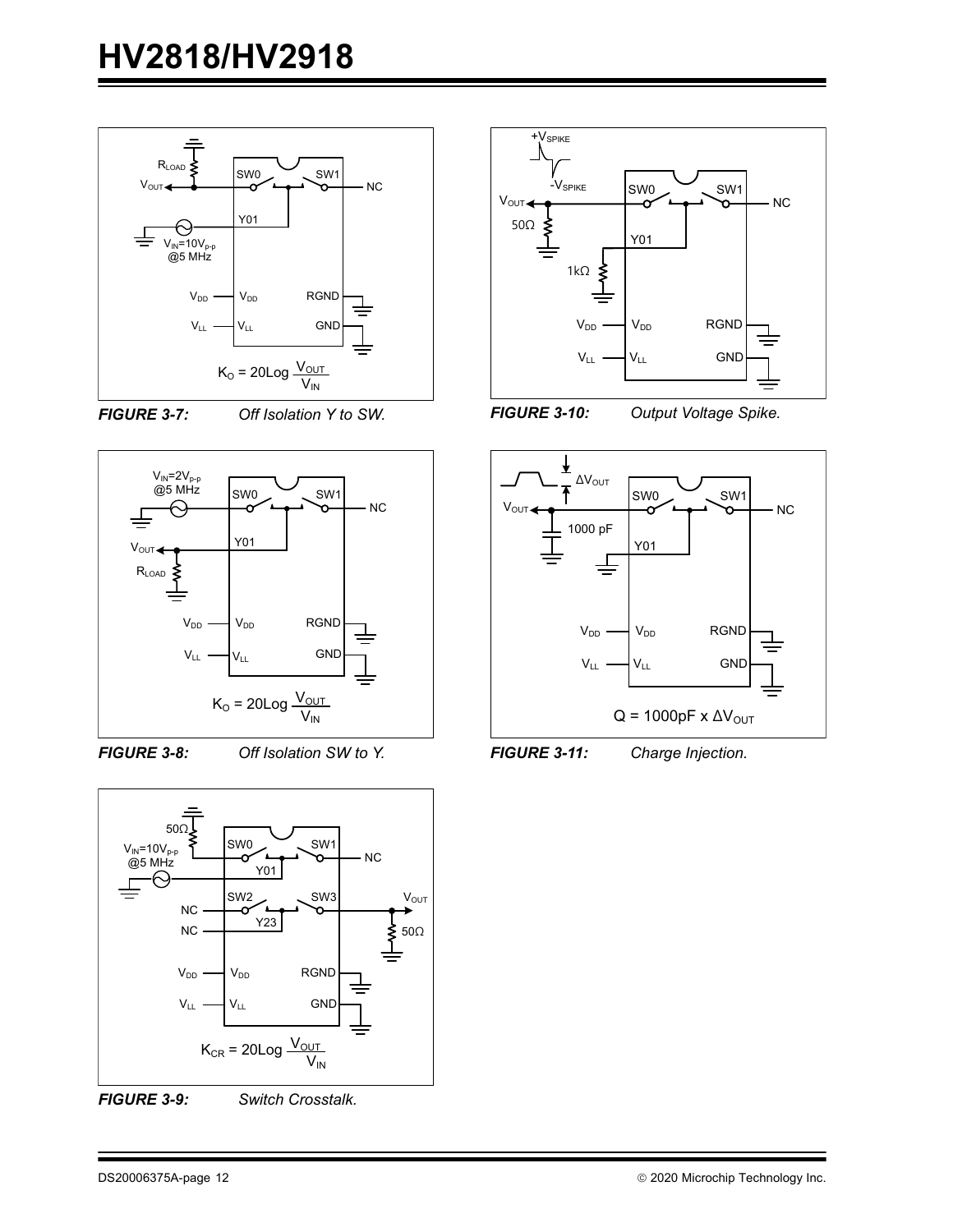# **4.0 TYPICAL PERFORMANCE CURVES**

**Note:** The graphs and tables provided following this note are a statistical summary based on a limited number of samples and are provided for informational purposes only. The performance characteristics listed herein are not tested or guaranteed. In some graphs or tables, the data presented may be outside the specified operating range (e.g., outside specified power supply range) and therefore outside the warranted range.



**Note:** Unless otherwise indicated: V<sub>DD</sub>=+5V, V<sub>LL</sub>=+5V, T<sub>A</sub>=25°C.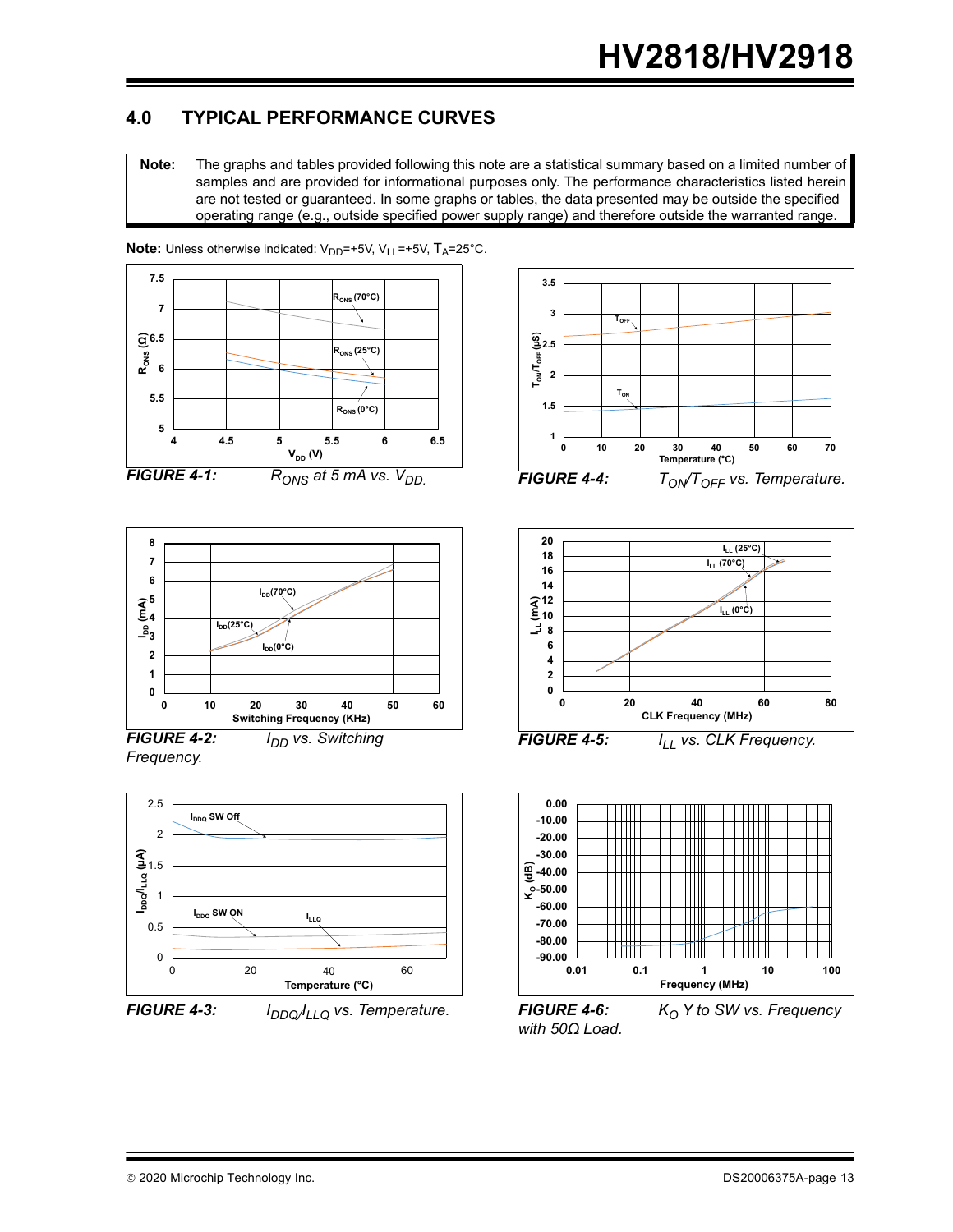### **5.0 DETAILED DESCRIPTION AND APPLICATION INFORMATION**

#### **5.1 Device Overview**

The HV2818/HV2918 are 200V, low harmonic distortion, low charge injection, 32-channel (16 2:1 multiplexer/demultiplexer), high-voltage analog switches without high-voltage supplies. The devices require only +5V bias voltage for operation. The highvoltage analog switches are used for multiplexing a piezoelectric transducer array in a probe to multiple channel transmitter (Tx) arrays in a medical ultrasound system.

The HV2818/HV2918 are distinguished by bleed resistors that eliminate voltage build-up in capacitance loads such as piezoelectric transducers. These devices can pass ±100V high-voltage pulsed signal without high-voltage bias supplies such as ±100V. These devices have typical 6Ω ON resistance and 50 MHz bandwidth for small signals. Like other low voltage bias switches, HV2818/HV2918 cannot pass high-voltage DC signals. They can only pass highvoltage pulsed signals up to 2.5 μs pulse width.

The HV2818/HV2918 have asymmetric topology to implement smaller size compared to previous low voltage bias high-voltage switches. The SW pin can pass high-voltage pulsed signal applied to Y pin when switch is ON state. When the switch is OFF state, high-voltage signal should not be applied to the SW pin due to the asymmetric topology. In medical ultrasound systems, the Y pin should be connected to AFE (analog front end) and the SW pin should be connected to only one piezoelectric transducer element to avoid high-voltage at the SW pin during switch OFF state in the system.

[Figure 5-1](#page-13-0) shows a typical medical ultrasound image system consisting of 64 channels of transmit pulsers (Tx), 64 channels of receivers (Rx and ADC) and 64 channels of T/R switches connecting to 256 elements of an ultrasound probe via HV2xxx high-voltage analog switch array.



<span id="page-13-0"></span>*FIGURE 5-1: Typical Medical Ultrasound Imaging System.*

#### **5.2 Logic Input Timing**

The HV2818/HV2918 has a digital serial interface consisting of Data In (D<sub>IN</sub>), Clock (CLK), Data Out (D<sub>OUT</sub>), Latch Enable  $(\overline{LE})$ , and Clear (CLR) to control 32 switches independently. The digital circuits are supplied by  $V_{LL}$ . The serial clock frequency is up to 66 MHz.

The switch state configuration data, 32-bit  $D_{IN}$  is shifted into the 32 shift registers on the rising edge (low-to-high transition) of the clock. The  $D_{\text{OUT}}$  has the same logic state of 31th shift register data. The switch Configuration bit of SW31 is shifted in first and the Configuration bit of SW0 is shifted in last. To change all the switch ON/OFF states at the same time, the  $LE$ should remain high while the 32-bit Data In signal is shifted into the 32-bit register. After the valid 32-bit data completes shifting into the shift registers, the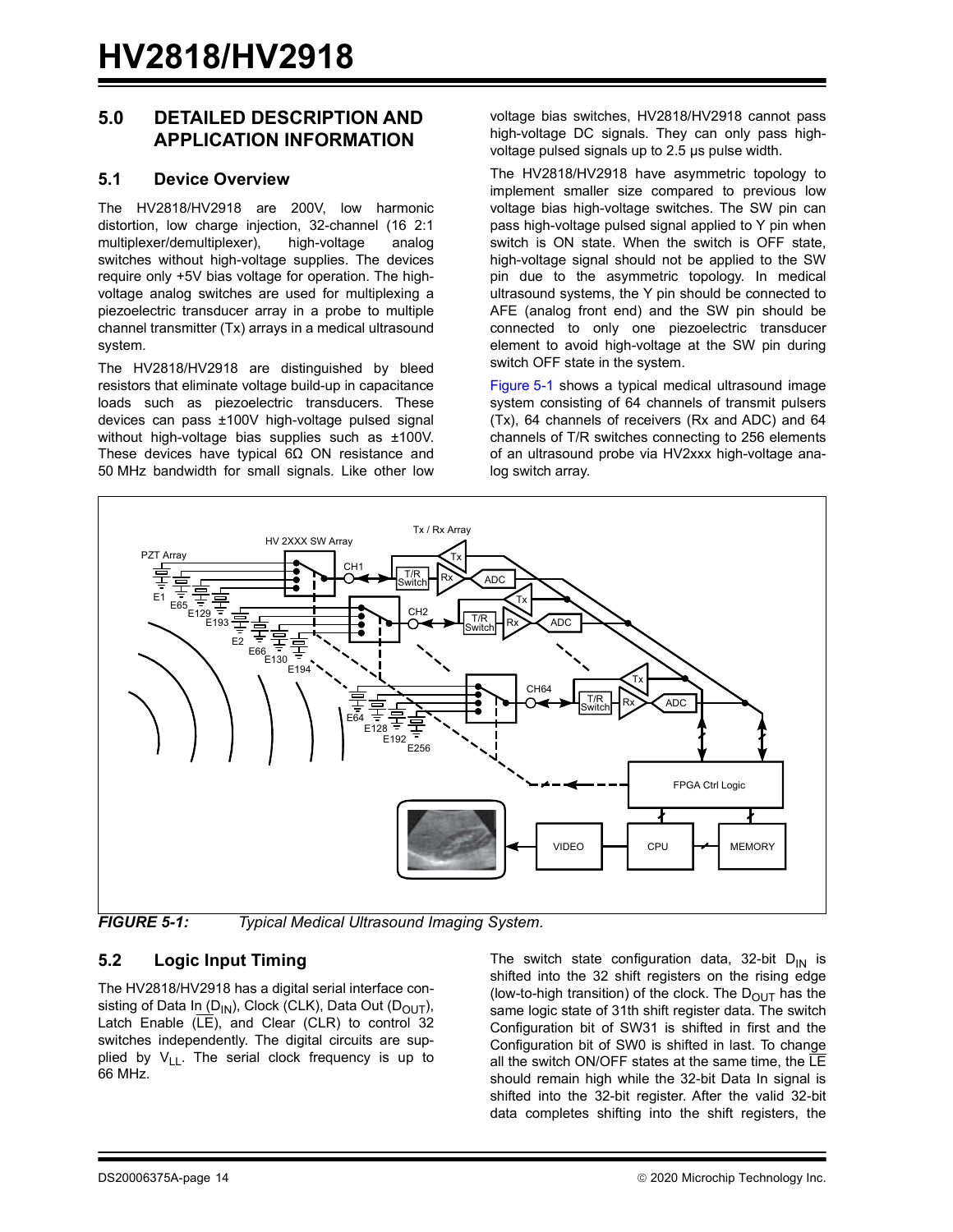high-to-low transition of the  $LE$  signal transfers the contents of the shift registers into the latches. Finally, setting the LE back to high allows all the latches to keep the current state while new data can be shifted into the shift registers without disturbing the latches.

It is recommended to change all the latch states at the same time through this method to avoid possible clock feed through noise (see [Figure 5-2](#page-14-0) for details).

When the CLR input is set high, it resets the data of all 32 latches to low. Consequently, all the high voltage switches are set to OFF state. However, the CLR signal does not affect the contents of the shift register, so the shift register can operate independently of the CLR signal. Therefore, the shift register still retains the previous data when the CLR input is low (See [Table 1-](#page-5-0) [1](#page-5-0) for details).



<span id="page-14-0"></span>*FIGURE 5-2: Latch Enable Timing Diagram.*

### **5.3 Multiple Devices Connection**

The digital serial interface of the HV2818/HV2918 allows multiple devices to daisy-chain architecture. In daisy-chain architecture,  $D_{\text{OUT}}$  of the first device is connected to the  $D_{IN}$  of the second device, and so forth. The last  $D_{\text{OUT}}$  of the daisy-chained HV2818/HV2918 can be either floating or fed back to an FPGA to check the previously stored shift register data. CLK, CLR, and  $\overline{LE}$  of daisy-chained devices can be connected each other to save number of control signal from FPGA.

To control all the high-voltage analog switch states in daisy-chained N devices, Nx32 bits of data are shifted into shift registers along with Nx32 clocks, while LE remains high and CLR remains low. After all the data finishes shifting in, one single negative pulse of  $LE$ transfers the data from shift registers to latches simultaneously. Consequently, all Nx32 high-voltage analog switches change states simultaneously.

#### **5.4 Power Up/Down Sequence**

The recommended power-up sequence of HV2818/HV2918 is  $V_{LL}$  first then  $V_{DD}$ . The powerdown sequence is in reverse order of power-up. During the power up/down period, all the analog switch inputs should be within  $V_{DD}$  and GND or floating.

#### **5.5 Layout Considerations**

The HV2818/HV2918 devices have two separate ground connections. DGND is the ground connection for digital circuitry and GND is the ground connection for substrate and analog switches. High-transient current passes though the switches and returns through GND in the ultrasound system. The high-current path needs to be designed as short as possible to avoid ground bouncing.

It is recommended to use two separate ground planes in the PCB, connected together at the return terminal of the input power line, as shown in [Figure 5-3](#page-15-0). It is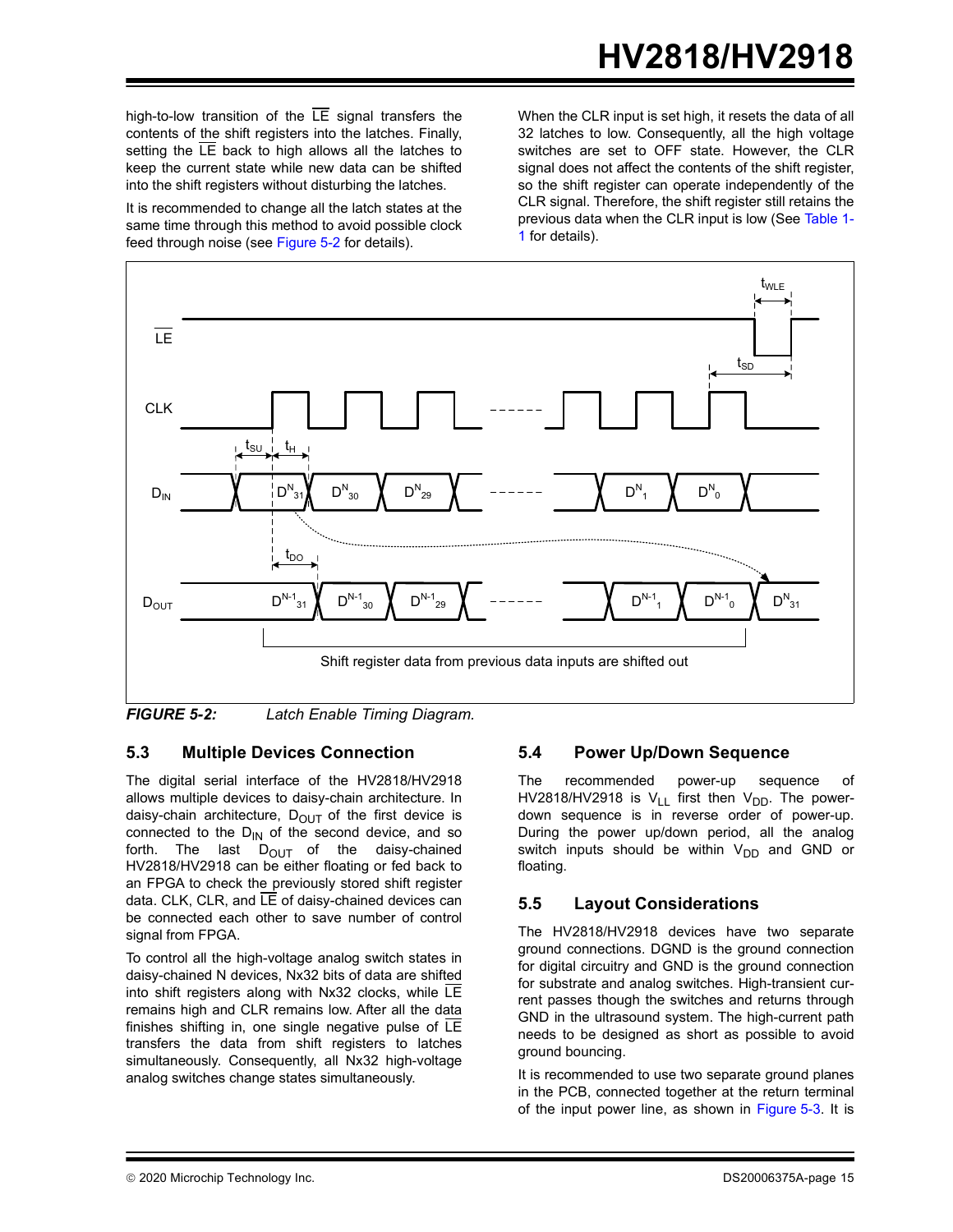recommended that 0.1 μF or larger ceramic decoupling capacitors, with low Equivalent Series Resistance (ESR) and appropriate voltage rating, be connected between DGND and power supplies,  $V_{11}$  and  $V_{DD}$ . These decoupling capacitors should be placed as close as possible to the device in the PCB layout.

<span id="page-15-0"></span>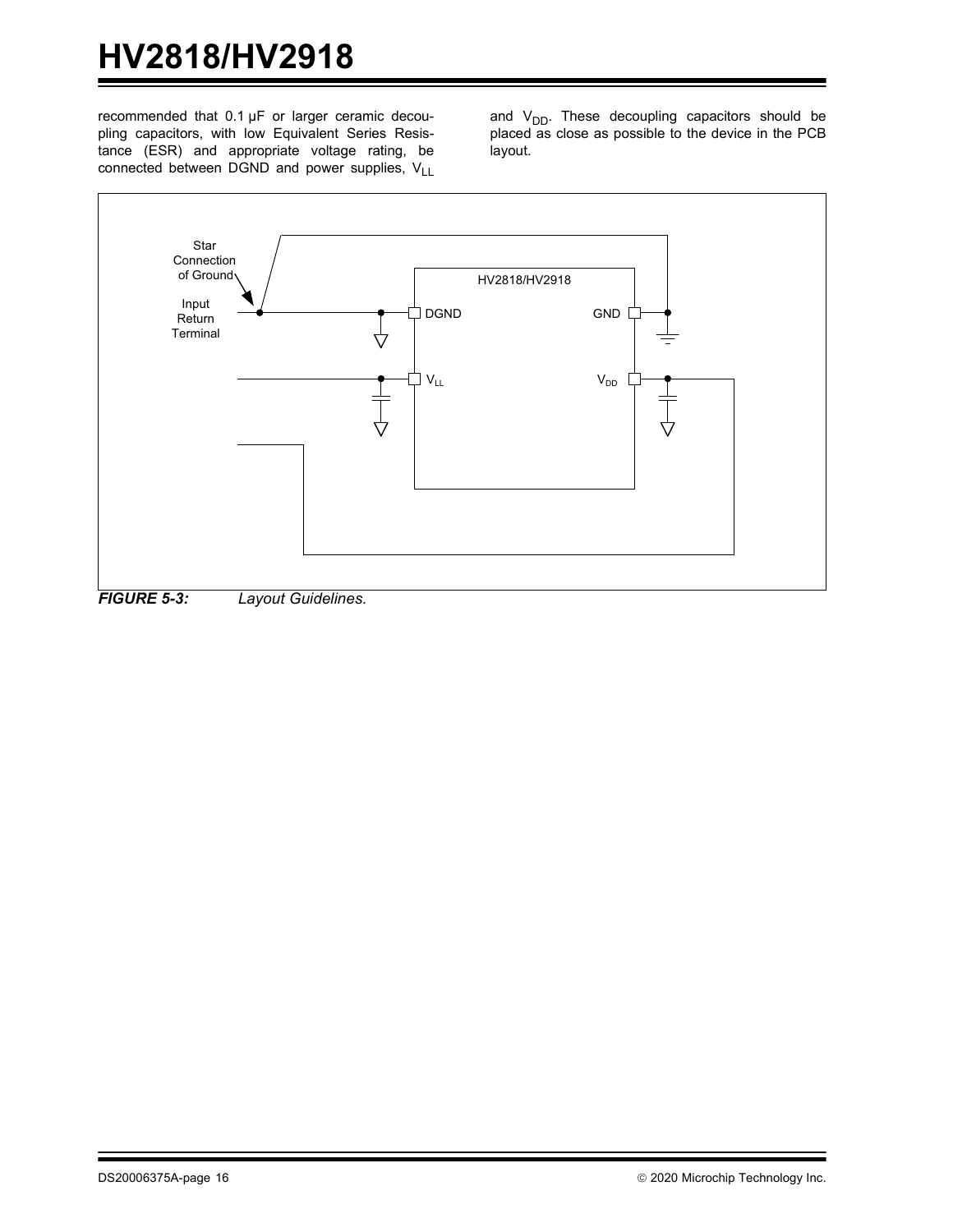## **6.0 PACKAGING INFORMATION**

# **6.1 Package Marking Information**





|       | Legend: XXX<br>YY<br><b>WW</b><br><b>NNN</b><br>(e3)<br>$\star$ | Product Code or Customer-specific information<br>Year code (last digit of calendar year)<br>Year code (last 2 digits of calendar year)<br>Week code (week of January 1 is week '01')<br>Alphanumeric traceability code<br>Pb-free JEDEC designator for Matte Tin (Sn)<br>This package is Pb-free. The Pb-free JEDEC designator ((e3))<br>can be found on the outer packaging for this package. |
|-------|-----------------------------------------------------------------|------------------------------------------------------------------------------------------------------------------------------------------------------------------------------------------------------------------------------------------------------------------------------------------------------------------------------------------------------------------------------------------------|
| Note: | the corporate logo.                                             | In the event the full Microchip part number cannot be marked on one line, it will<br>be carried over to the next line, thus limiting the number of available<br>characters for customer-specific information. Package may or may not include                                                                                                                                                   |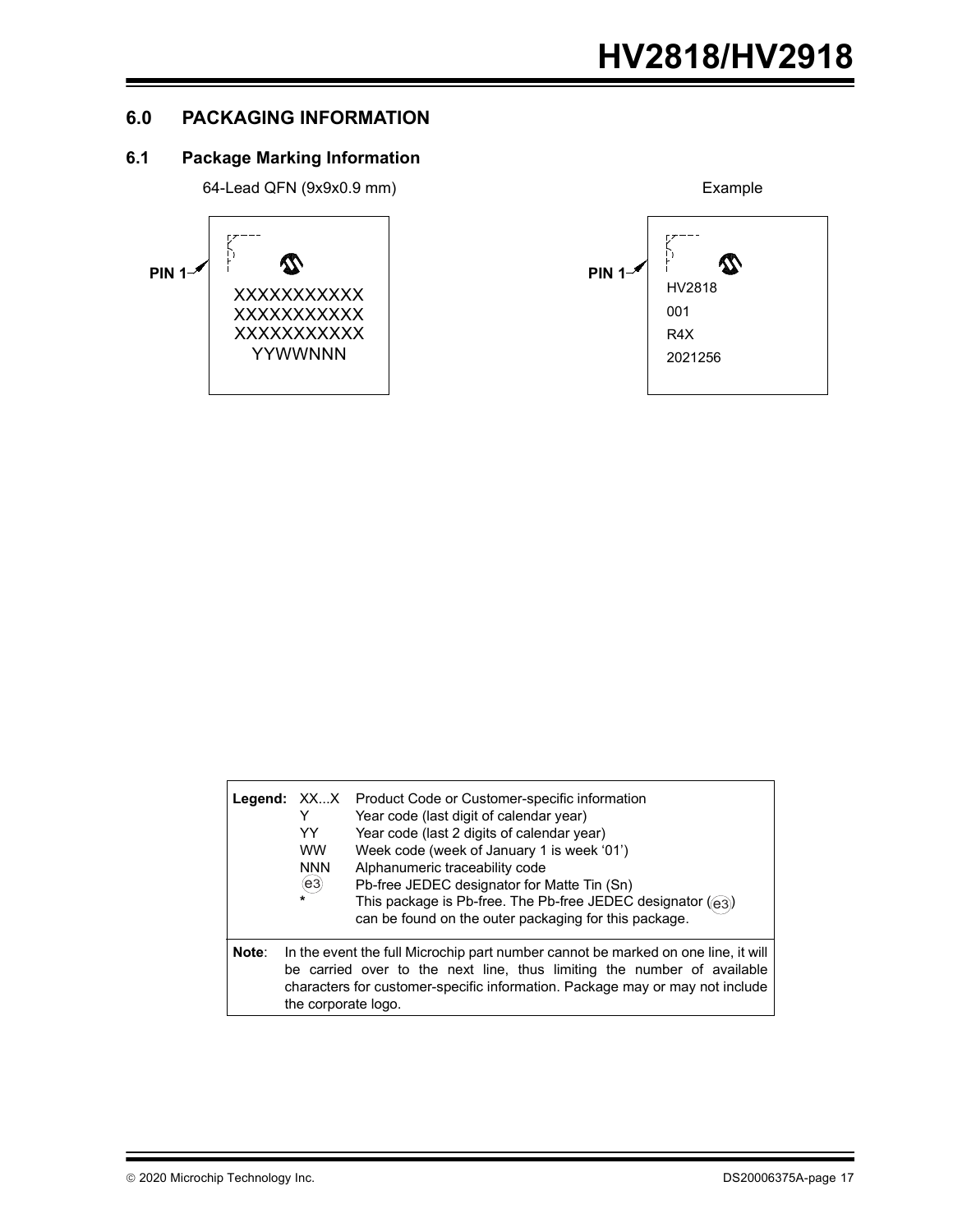#### **64-Lead Very Thin Plastic Quad Flat, No Lead Package (R4X) – 9x9x0.9 mm Body [VQFN] With 7.15 x 7.15 Exposed Pad [Also called QFN]**

For the most current package drawings, please see the Microchip Packaging Specification located at http://www.microchip.com/packaging **Note:**



Microchip Technology Drawing C04-149D [R4X] Sheet 1 of 2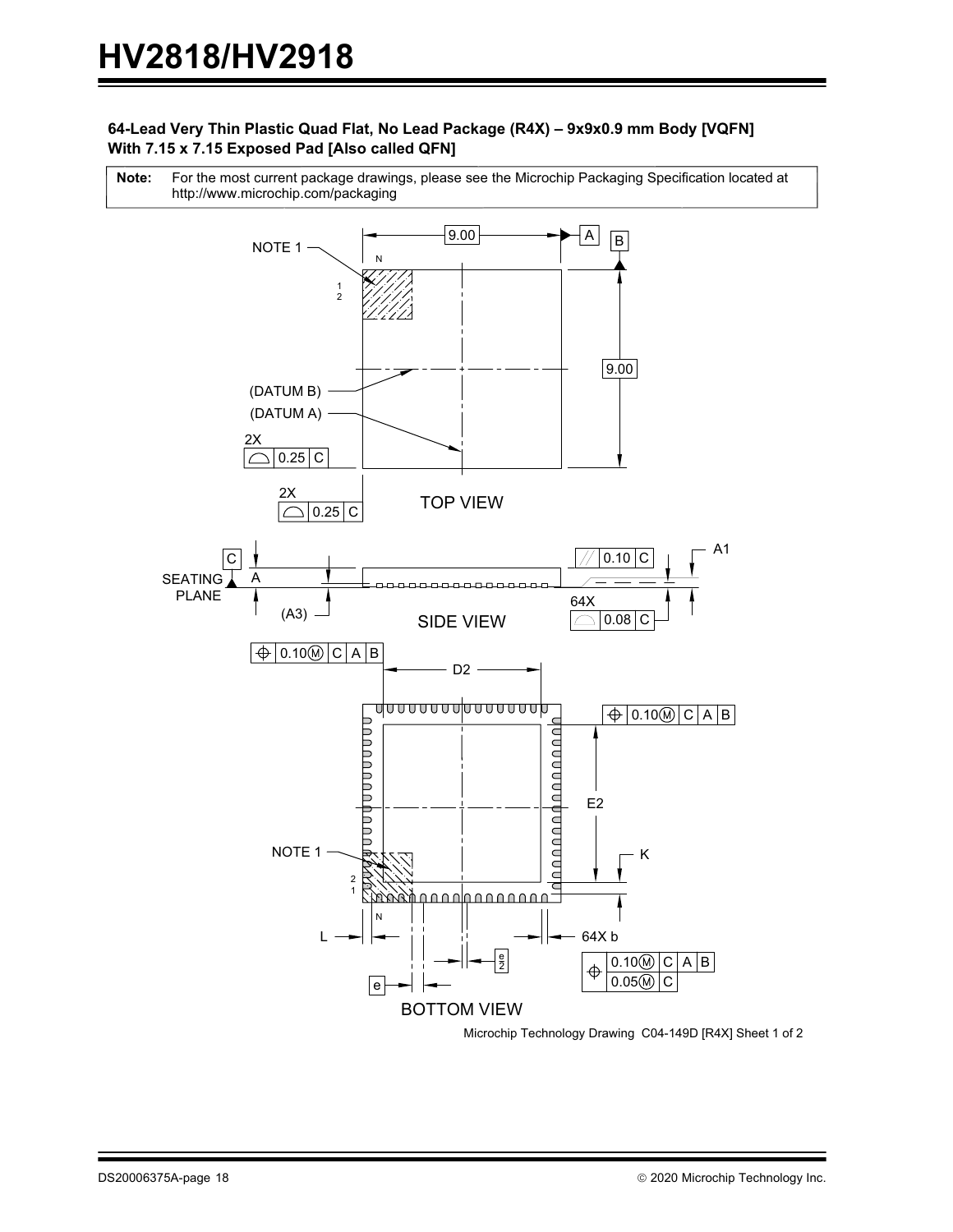#### **64-Lead Very Thin Plastic Quad Flat, No Lead Package (R4X) – 9x9x0.9 mm Body [VQFN] With 7.15 x 7.15 Exposed Pad [Also called QFN]**

For the most current package drawings, please see the Microchip Packaging Specification located at http://www.microchip.com/packaging **Note:**



|                           | <b>MILLIMETERS</b>             |                      |            |            |
|---------------------------|--------------------------------|----------------------|------------|------------|
| <b>Dimension Limits</b>   |                                | <b>MIN</b>           | <b>NOM</b> | <b>MAX</b> |
| Number of Pins            | N                              | 64                   |            |            |
| Pitch                     | e                              | 0.50 BSC             |            |            |
| Overall Height            | A                              | 0.80<br>0.90<br>1.00 |            |            |
| Standoff                  | A <sub>1</sub>                 | 0.00                 | 0.02       | 0.05       |
| <b>Contact Thickness</b>  | A <sub>3</sub>                 | 0.20 REF             |            |            |
| <b>Overall Width</b>      | F                              | 9.00 BSC             |            |            |
| <b>Exposed Pad Width</b>  | E <sub>2</sub><br>7.05<br>7.15 |                      | 7.25       |            |
| Overall Length            | D                              | 9.00 BSC             |            |            |
| <b>Exposed Pad Length</b> | D <sub>2</sub>                 | 7.05                 | 7.15       | 7.25       |
| <b>Contact Width</b>      | h                              | 0.18                 | 0.25       | 0.30       |
| Contact Length            |                                | 0.30                 | 0.40       | 0.50       |
| Contact-to-Exposed Pad    | κ                              | 0.20                 |            |            |

Notes:

1. Pin 1 visual index feature may vary, but must be located within the hatched area.

2. Package is saw singulated

BSC: Basic Dimension. Theoretically exact value shown without tolerances. 3. Dimensioning and tolerancing per ASME Y14.5M

REF: Reference Dimension, usually without tolerance, for information purposes only.

Microchip Technology Drawing C04-149D [R4X] Sheet 2 of 2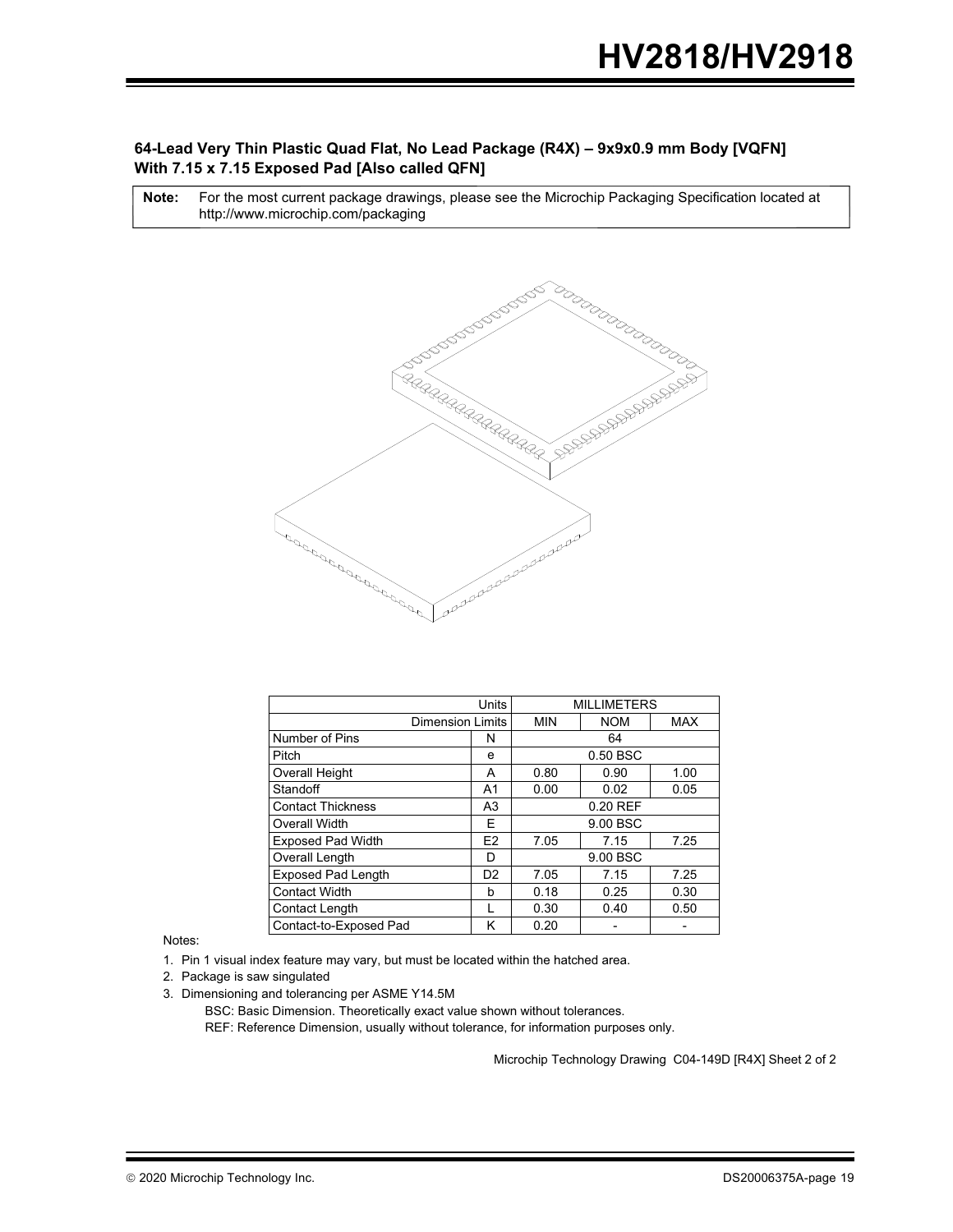#### **64-Lead Very Thin Plastic Quad Flat, No Lead Package (R4X) – 9x9x0.9 mm Body [VQFN] With 7.15 x 7.15 Exposed Pad [Also called QFN]**

For the most current package drawings, please see the Microchip Packaging Specification located at http://www.microchip.com/packaging **Note:**



#### RECOMMENDED LAND PATTERN

|                                    | <b>MILLIMETERS</b> |            |            |      |
|------------------------------------|--------------------|------------|------------|------|
| <b>Dimension Limits</b>            | <b>MIN</b>         | <b>NOM</b> | <b>MAX</b> |      |
| <b>Contact Pitch</b>               | 0.50 BSC           |            |            |      |
| Optional Center Pad Width          | X2                 |            |            | 7.25 |
| Optional Center Pad Length         | Υ2                 |            |            | 7.25 |
| Contact Pad Spacing                | C1                 |            | 9.00       |      |
| <b>Contact Pad Spacing</b>         | C <sub>2</sub>     |            | 9.00       |      |
| Contact Pad Width (X64)            | X1                 |            |            | 0.30 |
| Contact Pad Length (X64)           | Υ1                 |            |            | 0.95 |
| Contact Pad to Center Pad (X64)    | G1                 | 0.40       |            |      |
| Spacing Between Contact Pads (X60) | G <sub>2</sub>     | 0.20       |            |      |
| <b>Thermal Via Diameter</b>        |                    |            | 0.33       |      |
| <b>Thermal Via Pitch</b>           | EV                 |            | 1.20       |      |

Notes:

1. Dimensioning and tolerancing per ASME Y14.5M

BSC: Basic Dimension. Theoretically exact value shown without tolerances.

2. For best soldering results, thermal vias, if used, should be filled or tented to avoid solder loss during reflow process

Microchip Technology Drawing C04-2149C [R4X]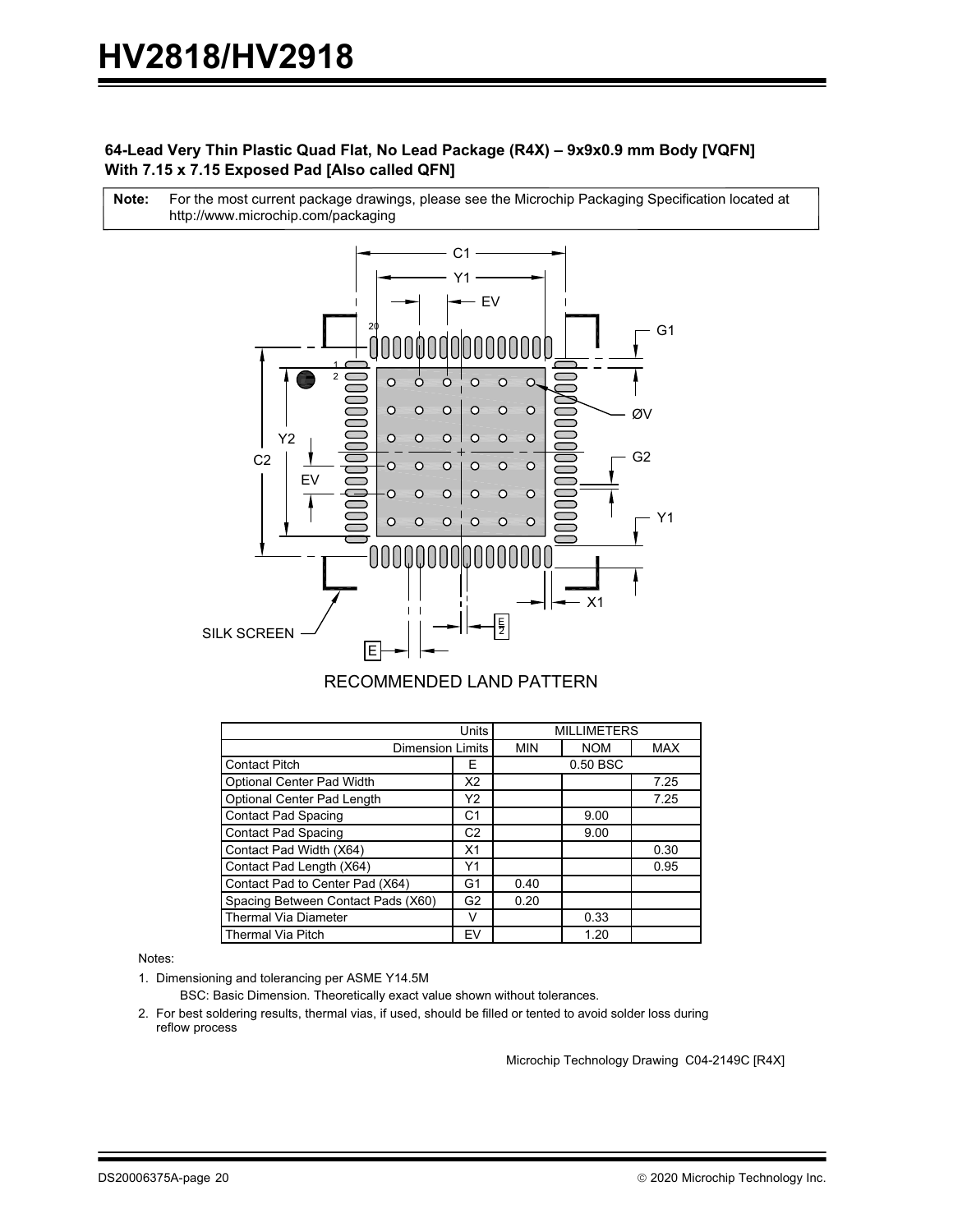# **APPENDIX A: REVISION HISTORY**

# **Revision A (June 2020)**

• Initial release of this document.

П

 $\blacksquare$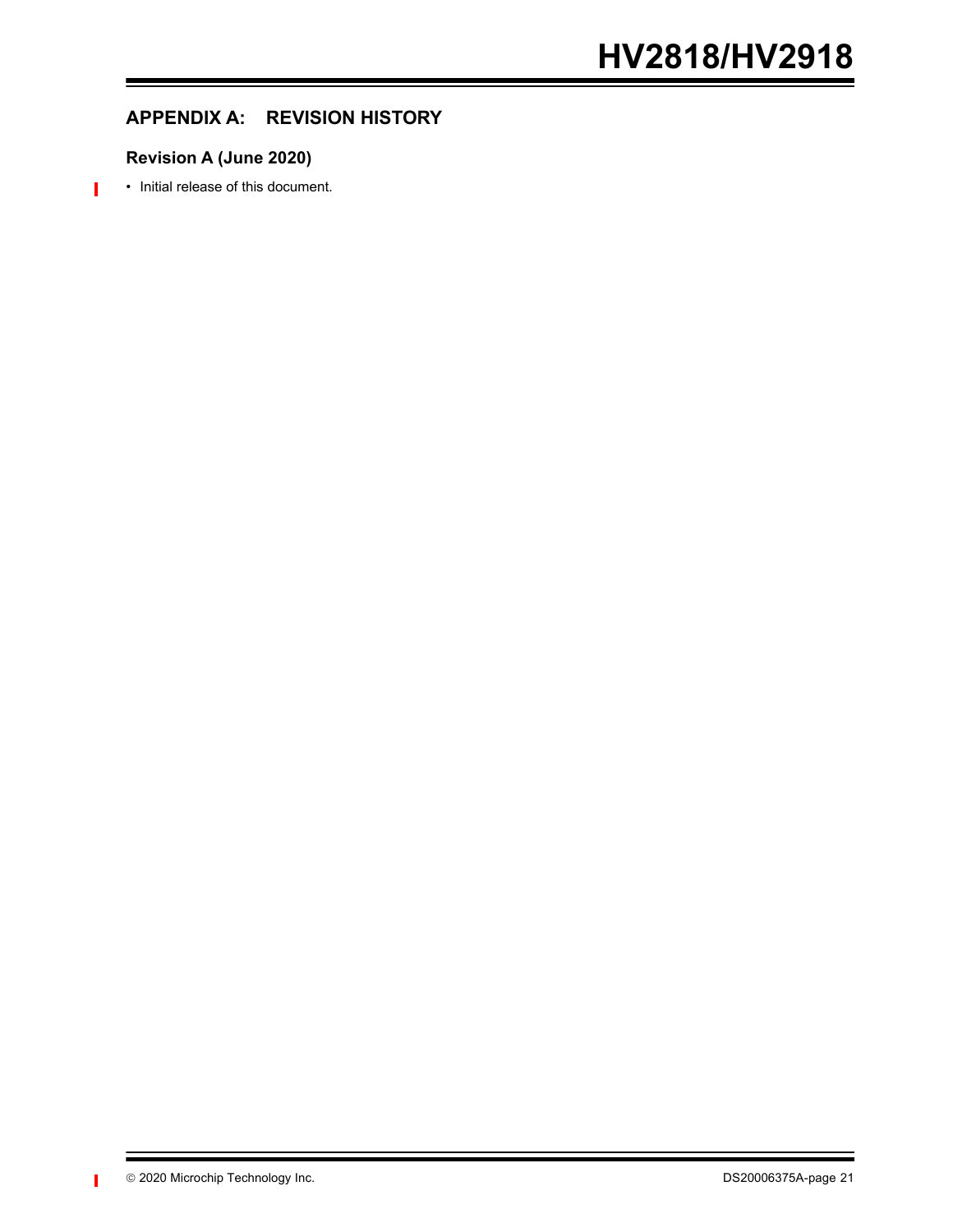**NOTES:**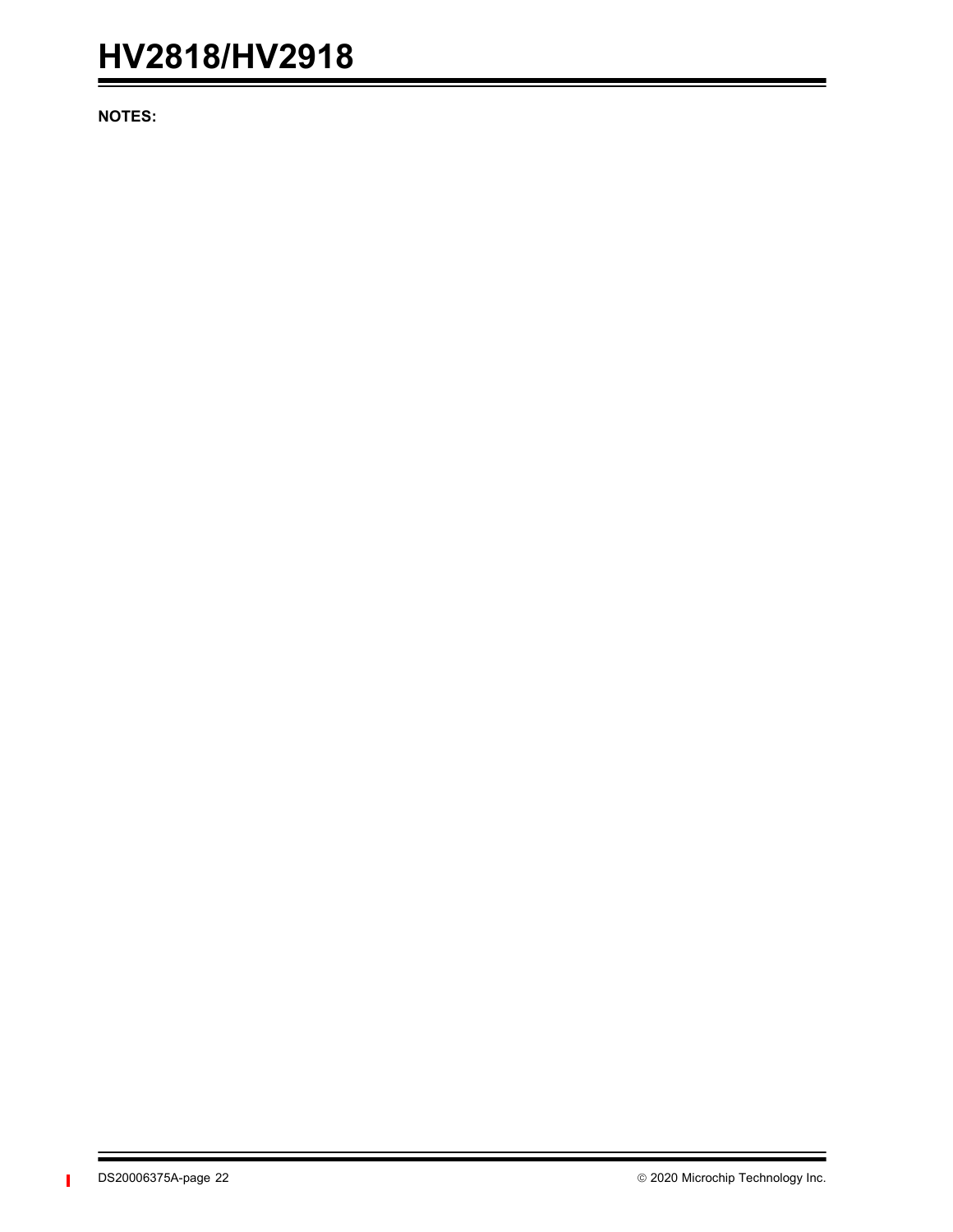# **PRODUCT IDENTIFICATION SYSTEM**

To order or obtain information, e.g., on pricing or delivery, refer to the factory or the listed sales office.

| <b>PART NO.</b> | IXX                                                        |                                                                                                                           |    | <b>Examples:</b> |                                                                                   |
|-----------------|------------------------------------------------------------|---------------------------------------------------------------------------------------------------------------------------|----|------------------|-----------------------------------------------------------------------------------|
| <b>Device</b>   | Package<br>Type                                            |                                                                                                                           | a) | HV2818/R4X:      | Commercial temperature,<br>Very Thin Plastic Quad Flat Pack,<br>64-LD QFN package |
|                 |                                                            |                                                                                                                           | b) | HV2918/R4X:      | Commercial temperature,<br>Very Thin Plastic Quad Flat Pack,<br>64-LD QFN package |
| Device:         | HV2818:                                                    | No High-Voltage Bias, Low<br>Harmonic Distortion, 32-Channel,<br>High-Voltage Analog Switch                               |    |                  |                                                                                   |
|                 | HV2918:                                                    | No High-Voltage Bias, Low<br>Harmonic Distortion, 32-Channel,<br>High-Voltage Analog Switch with<br><b>Bleed Resistor</b> |    |                  |                                                                                   |
| Temperature:    | N<br>0°C to +70°C (Commercial)<br>$=$                      |                                                                                                                           |    |                  |                                                                                   |
| Package Type:   | R4X = Very Thin Plastic Quad Flat Pack, No Lead<br>Package |                                                                                                                           |    |                  |                                                                                   |

П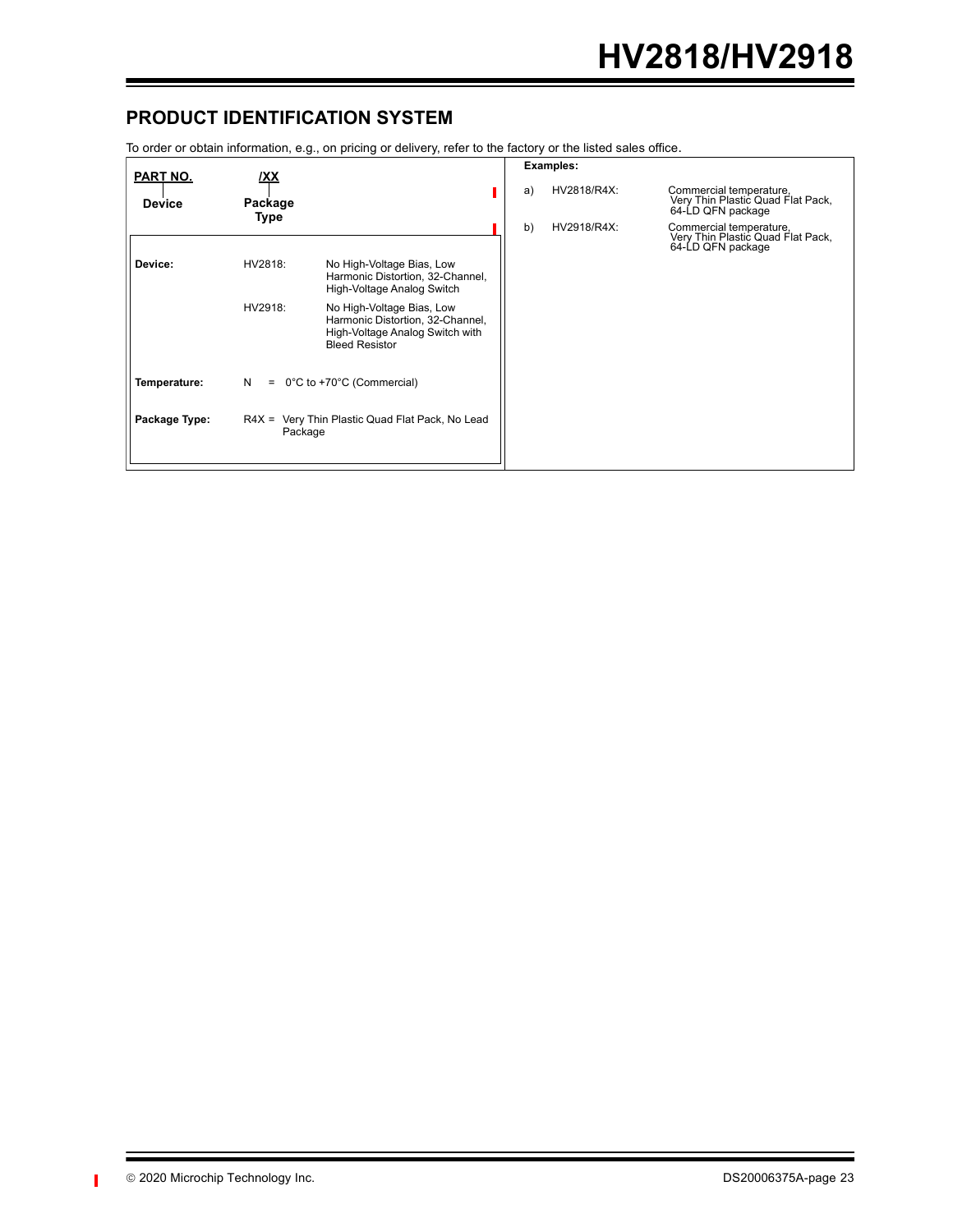**NOTES:**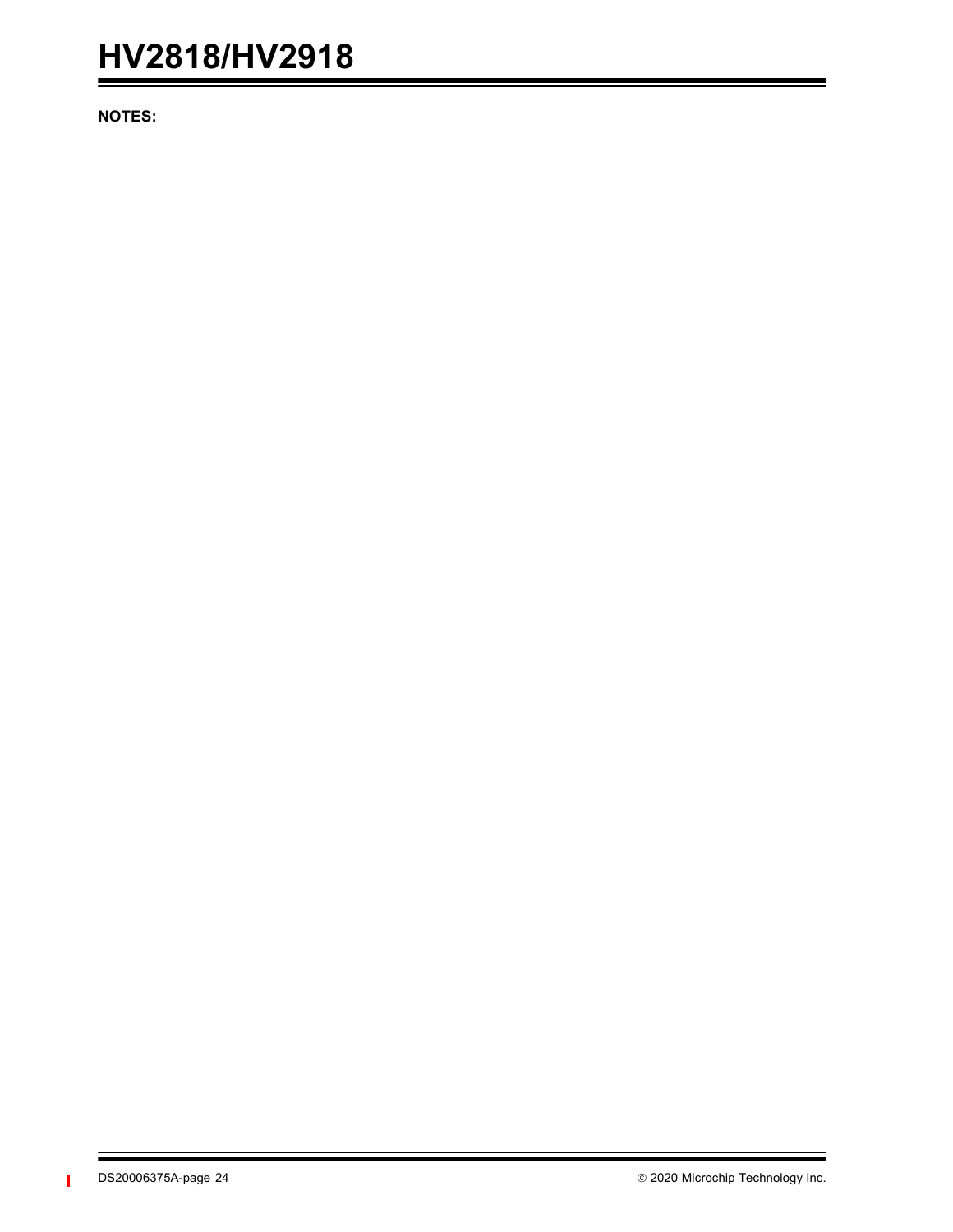#### **Note the following details of the code protection feature on Microchip devices:**

- Microchip products meet the specification contained in their particular Microchip Data Sheet.
- Microchip believes that its family of products is one of the most secure families of its kind on the market today, when used in the intended manner and under normal conditions.
- There are dishonest and possibly illegal methods used to breach the code protection feature. All of these methods, to our knowledge, require using the Microchip products in a manner outside the operating specifications contained in Microchip's Data Sheets. Most likely, the person doing so is engaged in theft of intellectual property.
- Microchip is willing to work with the customer who is concerned about the integrity of their code.
- Neither Microchip nor any other semiconductor manufacturer can guarantee the security of their code. Code protection does not mean that we are guaranteeing the product as "unbreakable."

Code protection is constantly evolving. We at Microchip are committed to continuously improving the code protection features of our products. Attempts to break Microchip's code protection feature may be a violation of the Digital Millennium Copyright Act. If such acts allow unauthorized access to your software or other copyrighted work, you may have a right to sue for relief under that Act.

Information contained in this publication regarding device applications and the like is provided only for your convenience and may be superseded by updates. It is your responsibility to ensure that your application meets with your specifications. MICROCHIP MAKES NO REPRESENTATIONS OR WARRANTIES OF ANY KIND WHETHER EXPRESS OR IMPLIED, WRITTEN OR ORAL, STATUTORY OR OTHERWISE, RELATED TO THE INFORMATION, INCLUDING BUT NOT LIMITED TO ITS CONDITION, QUALITY, PERFORMANCE, MERCHANTABILITY OR FITNESS FOR PURPOSE**.** Microchip disclaims all liability arising from this information and its use. Use of Microchip devices in life support and/or safety applications is entirely at the buyer's risk, and the buyer agrees to defend, indemnify and hold harmless Microchip from any and all damages, claims, suits, or expenses resulting from such use. No licenses are conveyed, implicitly or otherwise, under any Microchip intellectual property rights.

# **QUALITY MANAGEMENT SYSTEM CERTIFIED BY DNV**   $=$  **ISO/TS 16949** $=$

#### **Trademarks**

The Microchip name and logo, the Microchip logo, dsPIC, FlashFlex, flexPWR, JukeBlox, KEELOQ, KEELOQ logo, Kleer, LANCheck, MediaLB, MOST, MOST logo, MPLAB, OptoLyzer, PIC, PICSTART, PIC<sup>32</sup> logo, RightTouch, SpyNIC, SST, SST Logo, SuperFlash and UNI/O are registered trademarks of Microchip Technology Incorporated in the U.S.A. and other countries.

The Embedded Control Solutions Company and mTouch are registered trademarks of Microchip Technology Incorporated in the U.S.A.

Analog-for-the-Digital Age, BodyCom, chipKIT, chipKIT logo, CodeGuard, dsPICDEM, dsPICDEM.net, ECAN, In-Circuit Serial Programming, ICSP, Inter-Chip Connectivity, KleerNet, KleerNet logo, MiWi, MPASM, MPF, MPLAB Certified logo, MPLIB, MPLINK, MultiTRAK, NetDetach, Omniscient Code Generation, PICDEM, PICDEM.net, PICkit, PICtail, RightTouch logo, REAL ICE, SQI, Serial Quad I/O, Total Endurance, TSHARC, USBCheck, VariSense, ViewSpan, WiperLock, Wireless DNA, and ZENA are trademarks of Microchip Technology Incorporated in the U.S.A. and other countries.

SQTP is a service mark of Microchip Technology Incorporated in the U.S.A.

Silicon Storage Technology is a registered trademark of Microchip Technology Inc. in other countries.

GestIC is a registered trademarks of Microchip Technology Germany II GmbH & Co. KG, a subsidiary of Microchip Technology Inc., in other countries.

All other trademarks mentioned herein are property of their respective companies.

© 2020, Microchip Technology Incorporated, Printed in the U.S.A., All Rights Reserved.

ISBN:

*Microchip received ISO/TS-16949:2009 certification for its worldwide headquarters, design and wafer fabrication facilities in Chandler and Tempe, Arizona; Gresham, Oregon and design centers in California and India. The Company's quality system processes and procedures are for its PIC® MCUs and dsPIC® DSCs, KEELOQ® code hopping devices, Serial EEPROMs, microperipherals, nonvolatile memory and analog products. In addition, Microchip's quality system for the design and manufacture of development systems is ISO 9001:2000 certified.*